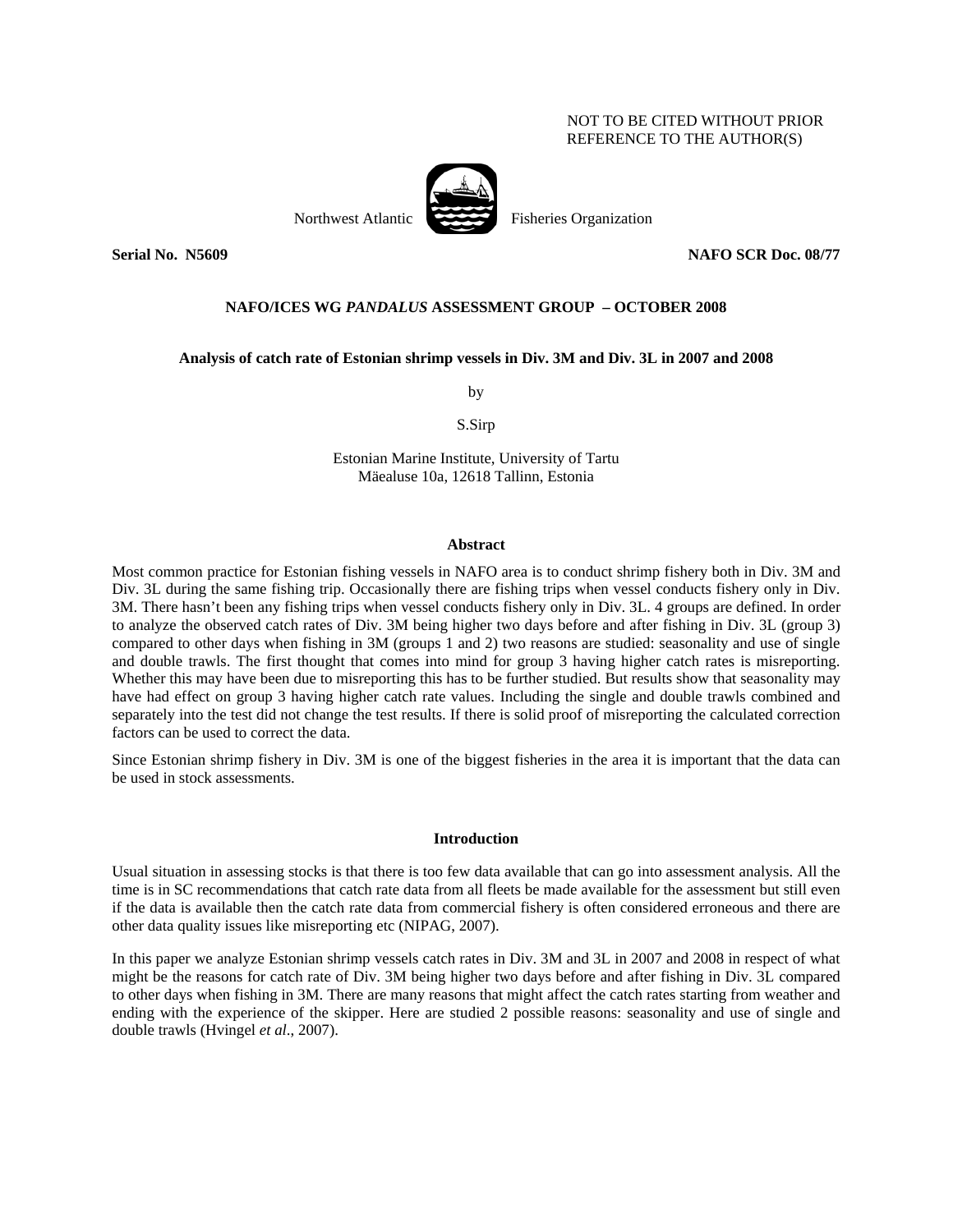### **Material and methods**

Data is from Estonian observer final reports from 2007 and 2008. CPUE is unstandardized shrimp catch (including shrimp discards) in trawl hours by haul. In 2008 reports contain data from fishery until August but data for June is also preliminary because all the reports were not available.

Assumptions to ANOVA were not met and Kruskal-Wallis ANOVA was used instead for analyzing the catch rate data.

If there has been any misreporting then it should be misreporting of the catches and not the haul duration, because the haul durations can be easily checked with VMS data. We decided that if someone wants to cheat then one probably thinks that 2 days before and 2 days after fishing in Div. 3L altering the Div. 3M catch figures in that period is enough to distribute the catch evenly between days so it would not be noticeable. 4 groups that we defined are:

Group 1 - Hauls in 3M when vessel was fishing only in Div. 3M during the fishing trip.

Group 2 - Hauls in Div. 3M when vessel was fishing both in Div. 3M and Div. 3L during the fishing trip except 2 days before and 2 days after the vessel has fished in Div. 3L.

Group 3 - Hauls in Div. 3M 2 days before and 2 days after the vessel has fished in Div. 3L.

Group 4 – Hauls in Div. 3L.

Since single and double trawls are known to affect the catch rates the tests were made with single and double trawls combined in analyses and then the same tests including only the hauls made using double trawls.

We divided months into two catch rate groups by catch rate values: group containing months which have higher than year's average catch rate value (catch rate group Higher) and group containing months which have lower than year's average catch rate value (catch rate group Lower). Number of hauls in each catch rate group is added together and the ratio of "catch rate group Higher" to "catch rate group Lower" is calculated.

ratio value  $=1$  - same number of hauls

ratio value >1 - more hauls with higher than average catch rate

ratio value <1 - more hauls with lower than average catch rate

If ratio of group 3 is higher than ratio of group 2 then the seasonality may have favored the higher values of group 3 catch rate values and affected the test results.

The differences in medians of catch rates for groups 3 and 4 by vessel are calculated and presented in table 1. If there is proof of misreporting (the Div. 3L catch reported as Div. 3M catch) these equations can be used to calculate the percentages for correcting the data:

| Equation for Group 3 | $100(Group 2 - Group 3)$<br>Group 3         |
|----------------------|---------------------------------------------|
| Equation for Group 4 | $100(Group 2 - Group 3)$ , where<br>Group 4 |

Group 2, 3 and 4 are medians of catch rates of group 2, 3 and 4.

#### **Results and discussion**

Most vessels had CPUE higher in group 3 compared to group 1 or 2 and that may mean that there has been misreporting of catches between Div. 3M and Div. 3L so that 3L catch has been reported as catch from Div. 3M. In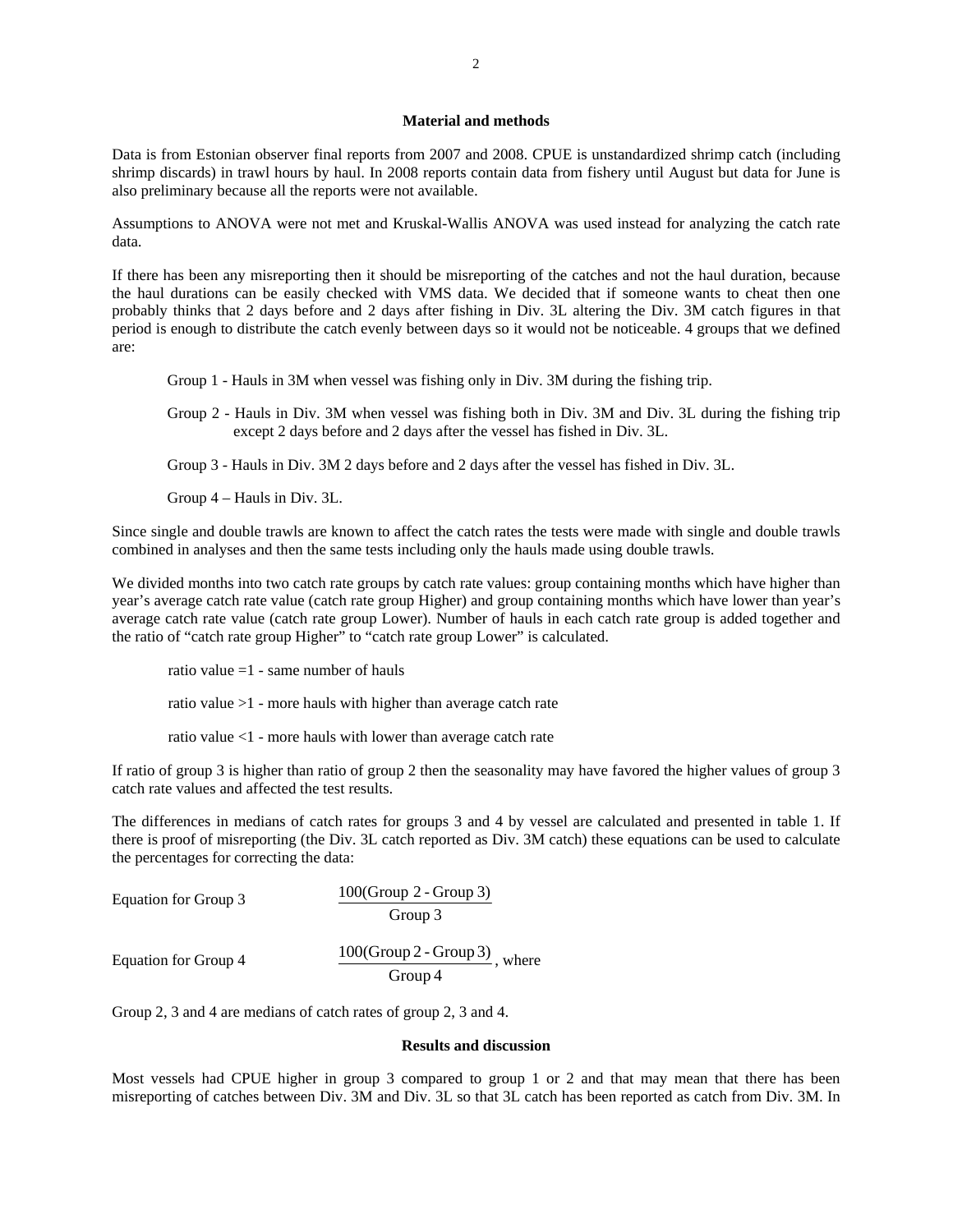2007 three vessels (F, D and H) out of five had significant differences of CPUE between group 2 and 3 (differences were not significant for vessels C and B). In 2008 also three vessels had significant differences (H, D and C) and vessels F and B not having significant differences of catch rates between groups 2 and 3. Kruskal-Wallis ANOVA test results are in Annex 1.The fishermen are saying that because the Div. 3L is regulated by TAC they want to maximize the catch value and not the CPUE and that is why the CPUE in Div. 3L is lower than CPUE in Div. 3M. But may there have been other factors that may have affected the test results?

Simple significance test with all vessels combined in one test showed that group 3 has higher catch rate than group 2 in 2007 and 2008 (Kruskal-Wallis ANOVA)(Figure 1).



Figure 1. Group 3 has higher catch rate than group 2 in 2007 and 2008.

**The seasonality** is known to have effect on catch rate (Hvingel *et al*., 2007). The higher number of hauls in months when catch rates are higher raise the mean catch rate of the group. If in group 3 are more hauls from "catch rate group Higher" than from "catch rate group Lower", then group 3 has higher mean catch rate. If at the same time group 2 has more hauls from "catch rate group Lower" than from "catch rate group Higher", then group 2 has lower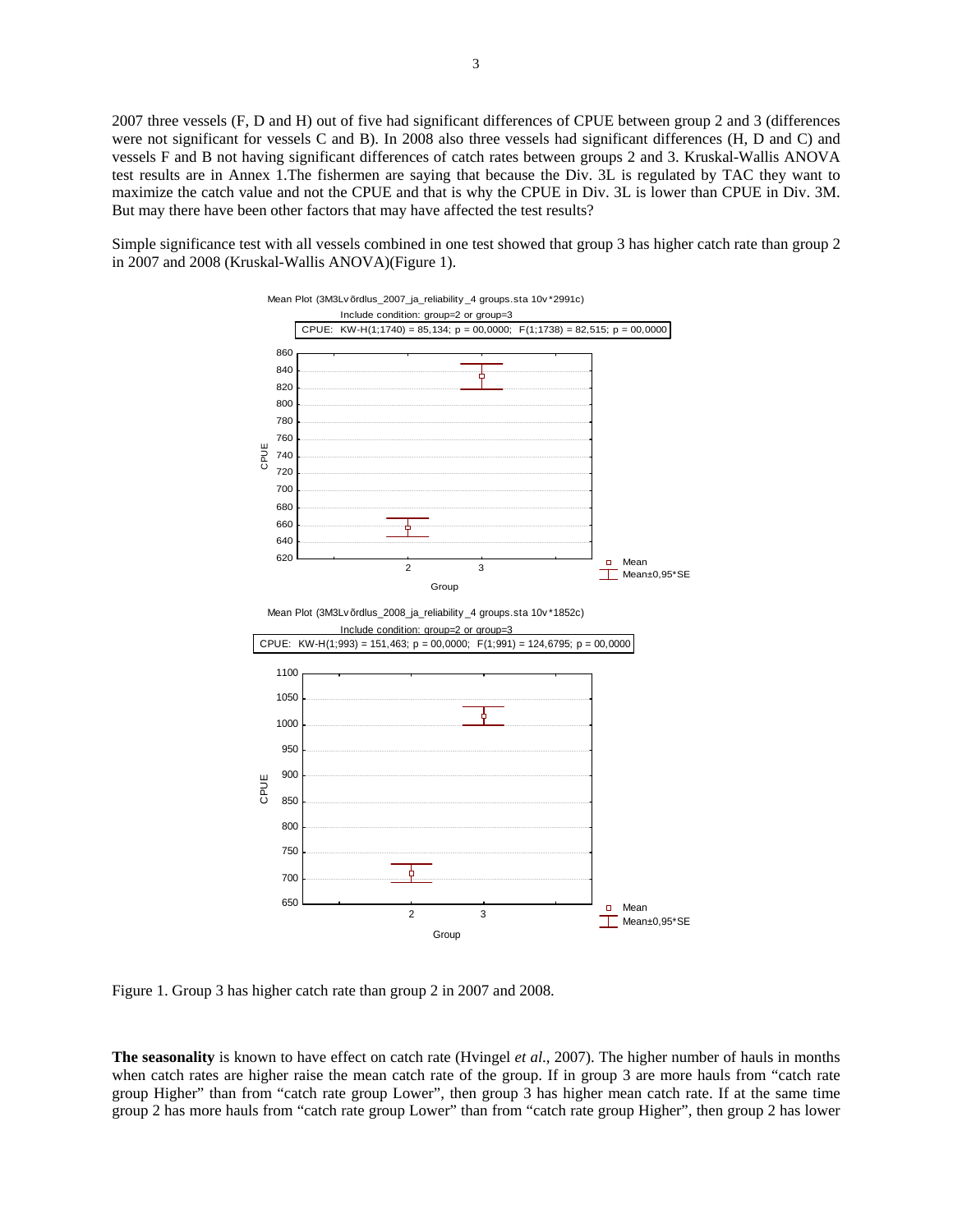mean catch rate. And this is due to seasonal differences in catch rates in different months and not due to misreporting or some other reasons.

In 2007 the catch rates were higher of the year's average in months 2, 3, 5, 6, 7 and 12 (December is in this group only with single and double trawls combined). In 2008 months 2, 3, 6 and 8 had catch rates higher than the year's average (Table 2, Fig. 2).

All vessels in 2008; hauls with double trawls only in 3M. The group 2 has ratio 0.46 and group 3 has ratio 2.28, so the seasonality may have affected the results because in group 3 are more hauls which have higher catch rate value and that may be the reason why group 3 has higher catch rate values than group 2 (Table 2, Fig. 3).

All vessels in 2008; hauls with single and double trawls in 3M. Group 2 ratio 0.45 and group 3 ratio 2.30. Seasonality may have favored the group 3 higher values (Table 2).

All vessels in 2007; hauls with double trawls only in 3M. Group 2 ratio 0.43 and group 3 ratio 0.51, so seasonality may have favored group 3 higher values but the affect should be small due to small difference of ratios (Table 2).

All vessels in 2007; hauls with single and double trawls in 3M. Group 2 ratio 0.48 and group 3 ratio 0.60, so seasonality may have favored group 3 higher values but the affect should be small due to small difference of ratios. But the difference is bigger compared to calculations when only hauls with double trawls were included (Table 2).

The seasonality seems to have more effect in 2008 (higher differences in ratios) than in 2007.

This analysis can be done also for each vessel separately to analyze the seasonality effect by vessel but this was not done because we wanted to see if the seasonality may have had effect at all or not.

Table 2. Number of hauls by group and by year used in analysis; mean catch rates; number of hauls in "catch rate group Higher" and in "catch rate group Lower"; ratios of "catch rate group Higher" to "catch rate group Lower". \* month which had catch rates higher than year's average in 3M.

| Number of hauls all vessels in 2008 only double trawls          |                |       |                |      |      |       |               |  |  |
|-----------------------------------------------------------------|----------------|-------|----------------|------|------|-------|---------------|--|--|
|                                                                 |                | Group |                |      |      |       |               |  |  |
|                                                                 |                |       |                |      |      | Grand |               |  |  |
| Month                                                           |                |       | $\overline{2}$ | 3    | 4    | Total | mean cpue, 3M |  |  |
|                                                                 | 1              | 1     | 60             | 87   | 22   | 170   | 786.56        |  |  |
|                                                                 | $2*$           |       | 42             | 117  | 49   | 208   | 959.78        |  |  |
|                                                                 | $3*$           |       | 65             | 145  | 54   | 264   | 1079.93       |  |  |
|                                                                 | $\overline{4}$ | 50    | 198            | 13   |      | 261   | 510.92        |  |  |
|                                                                 | 5              | 227   | 6              |      |      | 233   | 602.63        |  |  |
|                                                                 | $6*$           | 144   | 71             |      |      | 215   | 1008.60       |  |  |
|                                                                 | 7              |       | 119            | 16   | 7    | 142   | 845.30        |  |  |
|                                                                 | 8*             |       |                | 3    | 4    | 7     | 1440.15       |  |  |
| <b>Grand Total</b>                                              |                | 422   | 561            | 381  | 136  | 1500  | 904.23        |  |  |
| Total "catch rate group"<br>Higher"<br>Total "catch rate group" |                | 144   | 178            | 265  | 107  | 694   |               |  |  |
| Lower"                                                          |                | 278   | 383            | 116  | 29   | 806   |               |  |  |
| ratio of higher to lower                                        |                | 0.52  | 0.46           | 2.28 | 3.70 | 0.86  |               |  |  |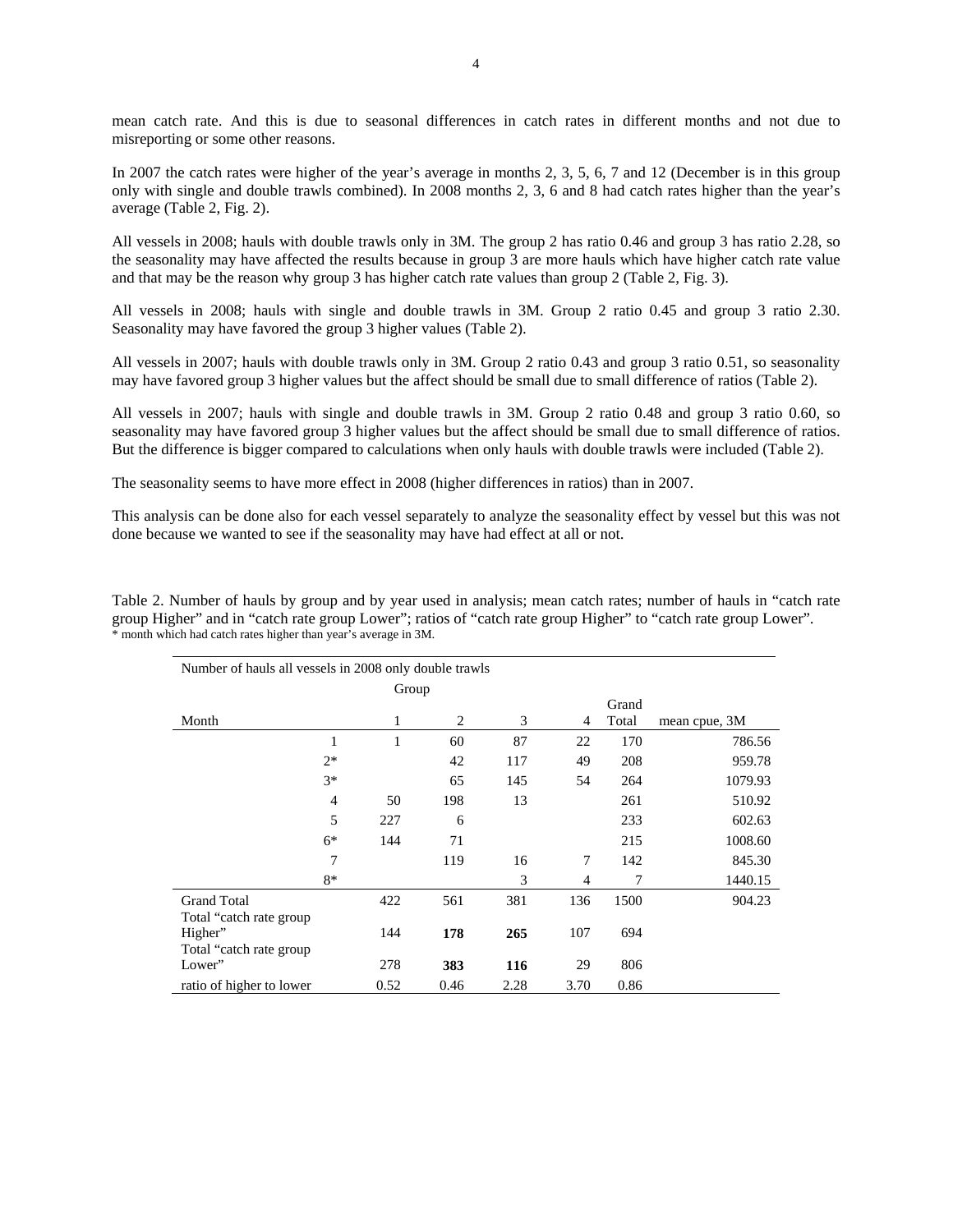## Table 2 continued

| Number of hauls all vessels in 2008 single and double trawls |       |      |      |      |       |               |  |  |
|--------------------------------------------------------------|-------|------|------|------|-------|---------------|--|--|
|                                                              | Group |      |      |      |       |               |  |  |
|                                                              |       |      |      |      | Grand |               |  |  |
| Month                                                        | 1     | 2    | 3    | 4    | Total | mean cpue, 3M |  |  |
| $\mathbf{1}$                                                 | 1     | 60   | 87   | 49   | 197   | 786.56        |  |  |
| $2*$                                                         |       | 42   | 117  | 79   | 238   | 959.78        |  |  |
| $3*$                                                         |       | 72   | 158  | 126  | 356   | 1044.07       |  |  |
| $\overline{4}$                                               | 78    | 224  | 18   |      | 320   | 470.86        |  |  |
| 5                                                            | 303   | 6    |      |      | 309   | 532.24        |  |  |
| $6*$                                                         | 212   | 71   |      |      | 283   | 908.53        |  |  |
| 7                                                            |       | 119  | 16   | 7    | 142   | 845.30        |  |  |
| 8*                                                           |       |      | 3    | 4    |       | 1440.15       |  |  |
| <b>Grand Total</b>                                           | 594   | 594  | 399  | 265  | 1852  | 873.44        |  |  |
| Total "catch rate group"                                     |       |      |      |      |       |               |  |  |
| Higher"                                                      | 212   | 185  | 278  | 209  | 884   |               |  |  |
| Total "catch rate group                                      |       |      |      |      |       |               |  |  |
| Lower"                                                       | 382   | 409  | 121  | 56   | 968   |               |  |  |
| ratio of higher to lower                                     | 0.55  | 0.45 | 2.30 | 3.73 | 0.91  |               |  |  |

# Number of hauls all vessels in 2007 double trawls

|                          | Group |                |      |                |       |               |
|--------------------------|-------|----------------|------|----------------|-------|---------------|
|                          |       |                |      |                | Grand |               |
| Month                    | 1     | $\overline{2}$ | 3    | 4              | Total | mean cpue, 3M |
| 1                        | 36    | 83             | 23   | $\overline{2}$ | 144   | 588.13        |
| $2*$                     | 26    | 27             | 59   | $\overline{4}$ | 116   | 774.32        |
| $3*$                     |       | 19             | 63   | 47             | 129   | 1154.67       |
| 4                        | 125   | 52             | 10   |                | 187   | 496.92        |
| $5*$                     | 176   |                |      |                | 176   | 800.68        |
| $6*$                     | 114   | 78             |      |                | 192   | 931.12        |
| $7*$                     | 56    | 169            | 37   | 18             | 280   | 794.68        |
| $\,$ 8 $\,$              | 53    | 155            | 46   | 27             | 281   | 704.81        |
| 9                        |       | 104            | 47   | 20             | 171   | 692.40        |
| 10                       | 74    | 123            | 38   | 31             | 266   | 644.98        |
| 11                       |       | 132            | 88   | 101            | 321   | 737.96        |
| 12                       | 65    | 27             | 60   | 39             | 191   | 733.74        |
| <b>Grand Total</b>       | 725   | 969            | 471  | 289            | 2454  | 754.53        |
| Total "catch rate group" |       |                |      |                |       |               |
| Higher"                  | 372   | 293            | 159  | 69             | 893   |               |
| Total "catch rate group" |       |                |      |                |       |               |
| Lower"                   | 353   | 676            | 312  | 220            | 1561  |               |
| ratio of higher to lower | 1.05  | 0.43           | 0.51 | 0.31           | 0.57  |               |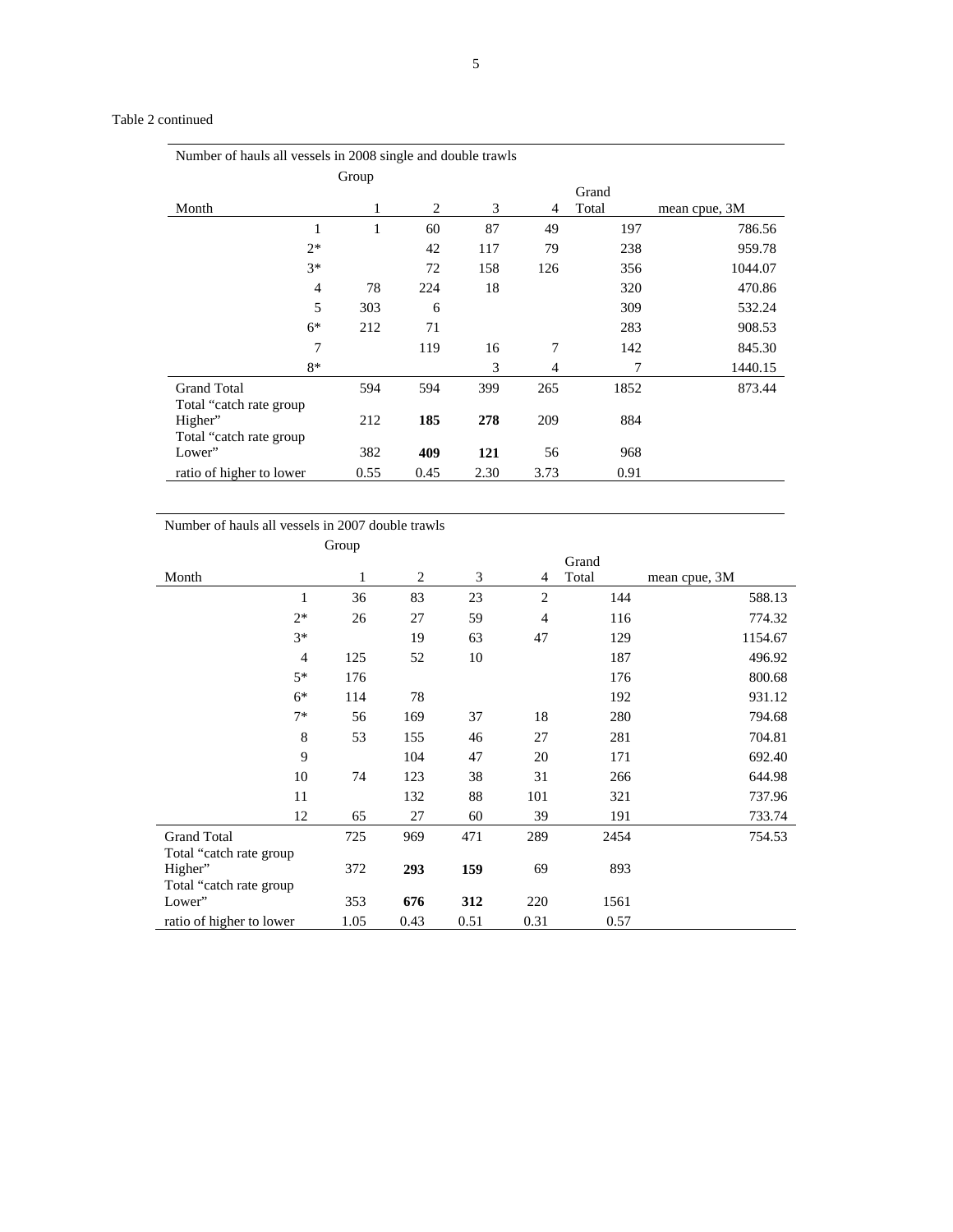# Table 2 continued

| Number of hauls all vessels in 2007 single and double trawls |       |                |      |      |       |               |  |
|--------------------------------------------------------------|-------|----------------|------|------|-------|---------------|--|
|                                                              | Group |                |      |      |       |               |  |
|                                                              |       |                |      |      | Grand |               |  |
| Month                                                        | 1     | $\overline{2}$ | 3    | 4    | Total | mean cpue, 3M |  |
| 1                                                            | 36    | 89             | 23   | 17   | 165   | 579.82        |  |
| $2*$                                                         | 36    | 27             | 59   | 65   | 187   | 728.96        |  |
| $3*$                                                         |       | 19             | 63   | 111  | 193   | 1154.67       |  |
| 4                                                            | 125   | 52             | 10   |      | 187   | 496.92        |  |
| $5*$                                                         | 179   |                |      |      | 179   | 808.15        |  |
| $6*$                                                         | 114   | 78             |      |      | 192   | 931.12        |  |
| $7*$                                                         | 56    | 221            | 37   | 18   | 332   | 728.26        |  |
| 8                                                            | 53    | 193            | 76   | 37   | 359   | 639.95        |  |
| 9                                                            |       | 142            | 75   | 39   | 256   | 587.17        |  |
| 10                                                           | 78    | 139            | 71   | 51   | 339   | 615.83        |  |
| 11                                                           |       | 168            | 109  | 112  | 389   | 677.25        |  |
| $12*$                                                        | 65    | 29             | 60   | 59   | 213   | 726.88        |  |
| <b>Grand Total</b>                                           | 742   | 1157           | 583  | 509  | 2991  | 722.91        |  |
| Total "catch rate group"                                     |       |                |      |      |       |               |  |
| Higher"                                                      | 450   | 374            | 219  | 253  | 1296  |               |  |
| Total "catch rate group"                                     |       |                |      |      |       |               |  |
| Lower"                                                       | 292   | 783            | 364  | 256  | 1695  |               |  |
| ratio of higher to lower                                     | 1.54  | 0.48           | 0.60 | 0.99 | 0.76  |               |  |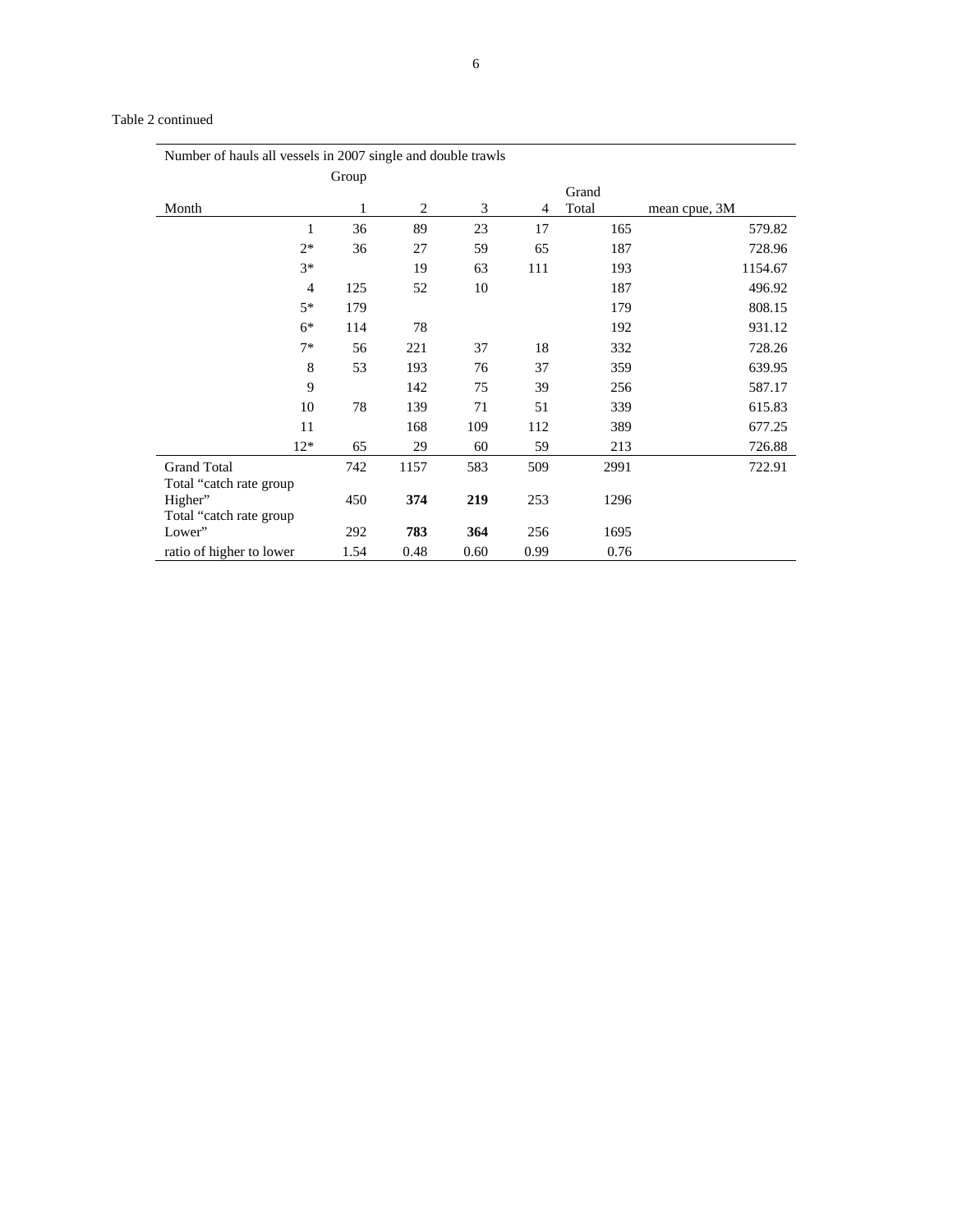

Figure 2. Catch rates in 2007 (upper panel) and 2008 (lower panel) by month by area. Single and double trawls combined.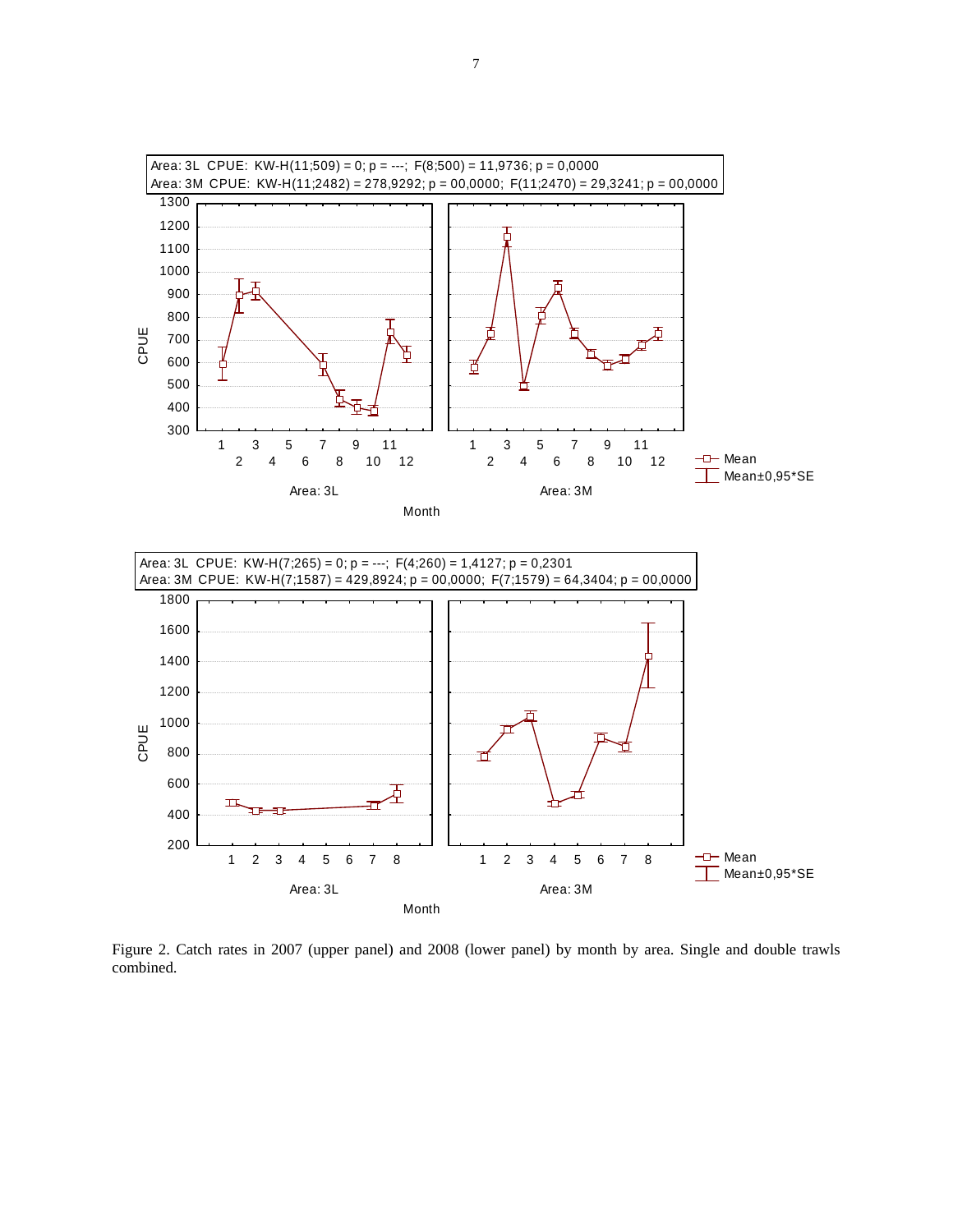

Figure 3. Mean catch rates in 2008 double trawls only in 3M.

**The use of single and double trawls** also influences the catch rate. In 2007 total of 112 hauls with single trawls and 471 hauls with double trawls in group 3 were made. In 2008 18 and 381 hauls correspondingly. This may mean that the higher catch rate that we noted in group 3 earlier may be due to greater number of hauls with double trawls in group 3 which must be totally coincidental because there can't be any reasonable explanation to using the double trawls in group 3 on purpose. Vessel F is always using single trawls. So the test with vessel F was not influenced by use of single or double trawls. When we repeated the tests with only hauls with double trawls included all the tests had the same result as earlier when both single and double trawls were included (Annex 2).

The use of single and double trawls has effect on catch rate (Figure 4). But it probably didn't affect test results due to small number of hauls with single trawls. In 2007 537 hauls with single trawls against 2454 with double trawls were made and 352 against 1500 in 2008 (Table 3).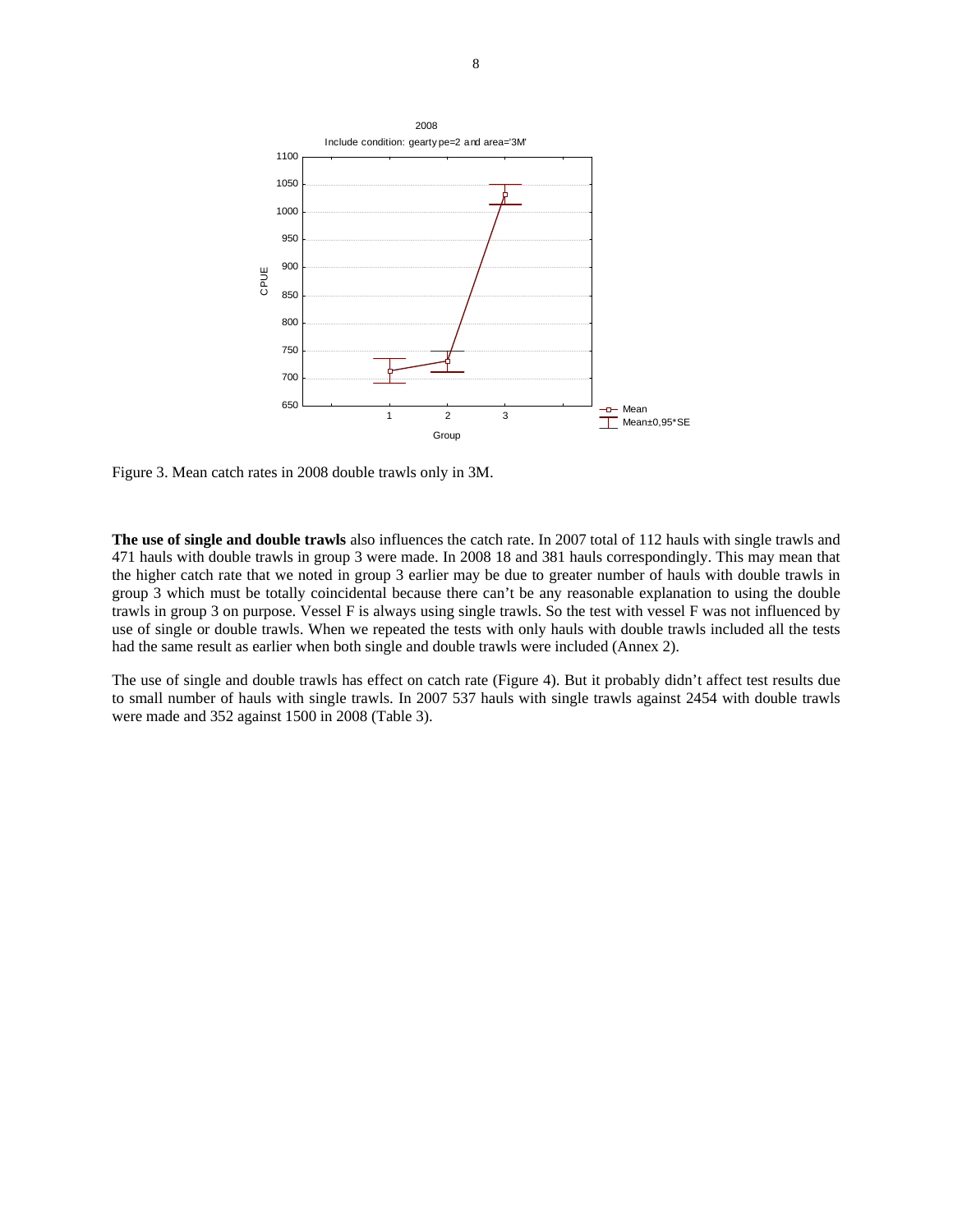| Year | Month                       | Trawl                      | Group 1        | Group 2          | Group 3          | Group 4          | <b>Grand Total</b>          |
|------|-----------------------------|----------------------------|----------------|------------------|------------------|------------------|-----------------------------|
| 2007 | $\mathbf{1}$                | $\mathbf{1}$               |                | $\sqrt{6}$       |                  | 15               | 21                          |
|      |                             | $\sqrt{2}$                 | 36             | 83               | 23               | $\sqrt{2}$       | 144                         |
|      | $\sqrt{2}$                  | $\,1$                      | $10\,$         |                  |                  | 61               | $71\,$                      |
|      |                             | $\sqrt{2}$                 | $26\,$         | $27\,$           | 59               | $\sqrt{4}$       | 116                         |
|      | $\ensuremath{\mathfrak{Z}}$ | $\,1$                      |                |                  |                  | 64               | 64                          |
|      |                             | $\sqrt{2}$                 |                | 19               | 63               | $47\,$           | 129                         |
|      | $\overline{4}$              | $\,1$                      |                |                  | $\boldsymbol{0}$ |                  |                             |
|      |                             | $\sqrt{2}$                 | 125            | 52               | $10\,$           |                  | 187                         |
|      | $\sqrt{5}$                  | $\mathbf{1}$               | 3              |                  |                  |                  | $\ensuremath{\mathfrak{Z}}$ |
|      |                             | $\sqrt{2}$                 | 176            |                  |                  |                  | 176                         |
|      | $\sqrt{6}$                  | $\mathbf{1}$<br>$\sqrt{2}$ |                |                  |                  |                  |                             |
|      | $\boldsymbol{7}$            | $\,1$                      | 114            | 78<br>52         |                  |                  | 192<br>52                   |
|      |                             | $\sqrt{2}$                 | 56             | 169              | 37               | 18               | 280                         |
|      | $\,8\,$                     | $\,1$                      |                | 38               | $30\,$           | $10\,$           | 78                          |
|      |                             | $\sqrt{2}$                 | 53             | 155              | $46\,$           | $27\,$           | $281\,$                     |
|      | 9                           | $\,1$                      |                | 38               | 28               | 19               | 85                          |
|      |                             | $\mathbf{2}$               |                | 104              | 47               | 20               | 171                         |
|      | $10\,$                      | $\,1$                      | $\overline{4}$ | 16               | 33               | $20\,$           | $73\,$                      |
|      |                             | $\sqrt{2}$                 | 74             | 123              | 38               | $31\,$           | 266                         |
|      | $11\,$                      | $\,1$                      |                | 36               | $21\,$           | $11\,$           | 68                          |
|      |                             | $\sqrt{2}$                 |                | 132              | 88               | $101\,$          | $321\,$                     |
|      | 12                          | $\,1$                      |                | $\sqrt{2}$       |                  | 20               | 22                          |
|      |                             | $\sqrt{2}$                 | 65             | $27\,$           | 60               | 39               | 191                         |
|      | <b>Grand Total</b>          | $\mathbf{1}$               | $17\,$         | 188              | 112              | 220              | 537                         |
|      | <b>Grand Total</b>          | $\sqrt{2}$                 | 725            | 969              | 471              | 289              | 2454                        |
|      | <b>Grand Total</b>          | 1,2                        | 742            | 1157             | 583              | 509              | 2991                        |
| 2008 | $\,1$                       | $\,1$                      |                |                  |                  | $27\,$           | 27                          |
|      |                             | $\sqrt{2}$                 | $\,1\,$        | 60               | $87\,$           | $22\,$           | 170                         |
|      | $\sqrt{2}$                  | $\,1$                      |                |                  |                  | $30\,$           | $30\,$                      |
|      |                             | $\sqrt{2}$                 |                | 42               | 117              | 49               | 208                         |
|      | $\ensuremath{\mathfrak{Z}}$ | $\,1$                      |                | $\boldsymbol{7}$ | 13               | 72               | 92                          |
|      |                             | $\sqrt{2}$                 |                | 65               | 145              | 54               | 264                         |
|      | $\overline{4}$              | $\,1$                      | $28\,$         | 26               | $\sqrt{5}$       |                  | 59                          |
|      |                             | $\sqrt{2}$                 | 50             | 198              | 13               |                  | 261                         |
|      | $\sqrt{5}$                  | $\mathbf{1}$               | 76             |                  |                  |                  | 76                          |
|      |                             | $\sqrt{2}$                 | $227\,$        | $\sqrt{6}$       |                  |                  | 233                         |
|      | $\sqrt{6}$                  | $\mathbf{1}$               | 68             |                  |                  |                  | 68                          |
|      | $\tau$                      | 2<br>$\mathbf{1}$          | 144            | 71               |                  |                  | 215                         |
|      |                             | $\overline{\mathbf{c}}$    |                | 119              | $16\,$           | $\boldsymbol{7}$ | 142                         |
|      | $\,8\,$                     | $\,1$                      |                |                  |                  |                  |                             |
|      |                             | $\sqrt{2}$                 |                |                  | $\mathfrak{Z}$   | $\overline{4}$   | $\tau$                      |
|      | <b>Grand Total</b>          | $\,1$                      | 172            | 33               | 18               | 129              | 352                         |
|      | <b>Grand Total</b>          | $\overline{\mathbf{c}}$    | $422\,$        | 561              | 381              | 136              | 1500                        |
|      | <b>Grand Total</b>          | 1,2                        | 594            | 594              | 399              | $265\,$          | 1852                        |

Table 3. Number of hauls with single and double trawls by month by year. Trawl 1 for single trawl and 2 for double trawl.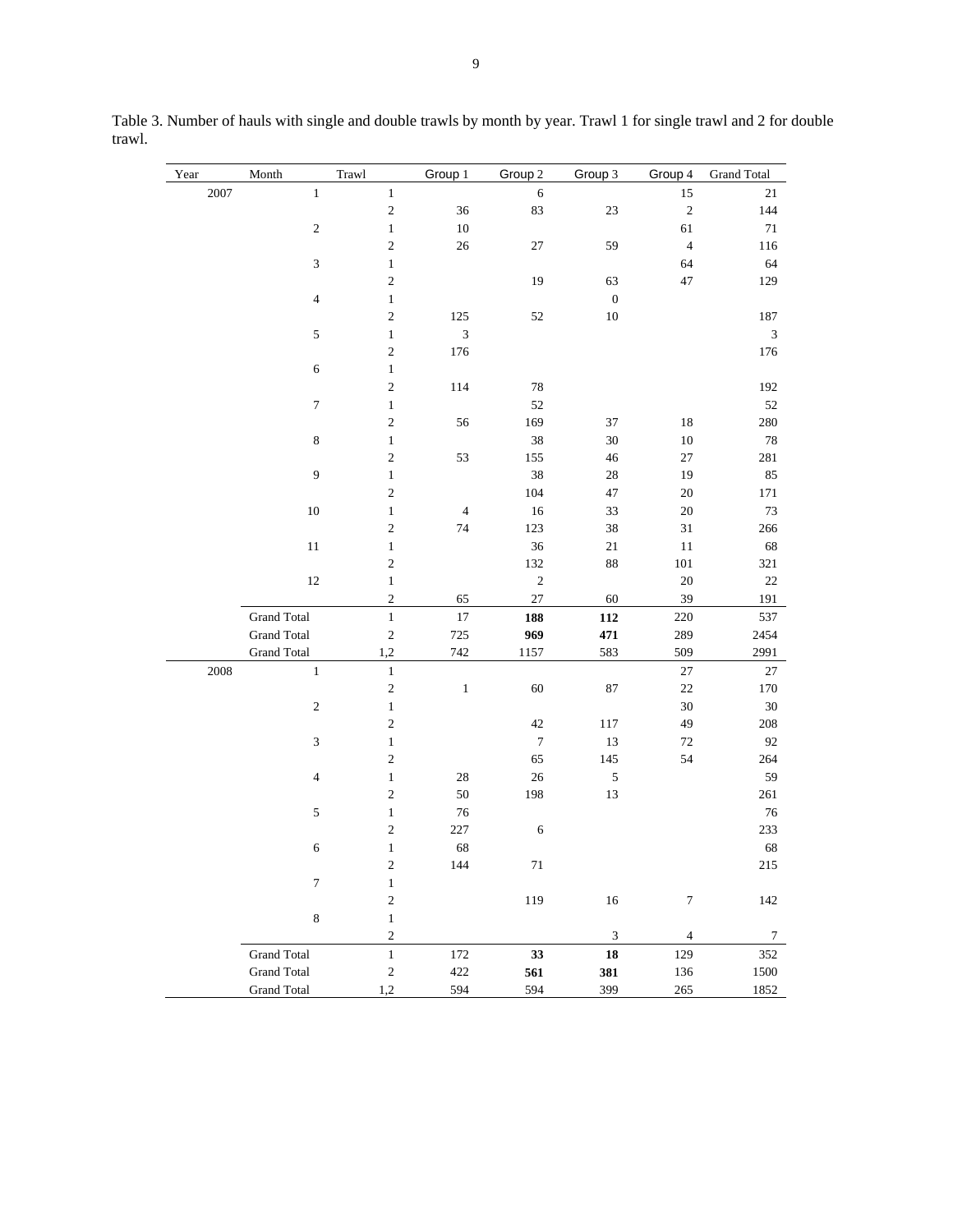

Figure 4. Compared to single trawls double trawls have higher catch rate in 2007 (upper panel) and 2008 (lower panel). All vessels.

**When the catch rate of groups 2 and 3 is significantly different whereas catch rate of group 3 being higher than catch rate of group 2 then the catch rate of corresponding group 4 is usually higher or lower?** Calculating the misreporting aspect. If there aren't any other reasons that we didn't cover here then if the catch rate of corresponding group 4 is lower then it may be suggested that it's lower because some catch is reported to group 3. The data shows that in 5 cases out of 10 the catch rate of group 4 was lower when the difference of group 2 and 3 was significantly different (Table 4). So this is the most frequent case. But is this enough to say that the lower catch rate in group 4 is due to misreporting? That has to be studied further.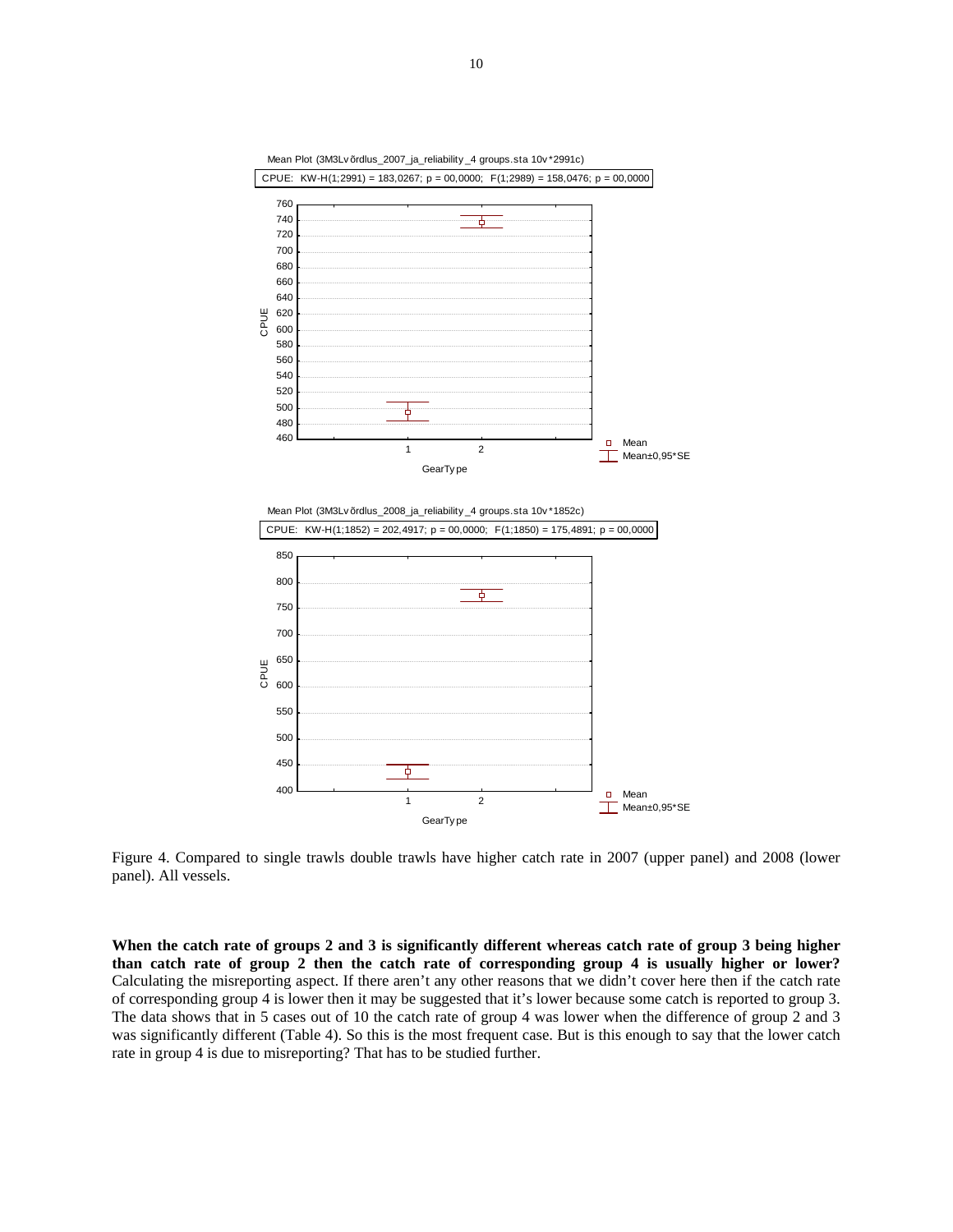Table 4. y sign (5 cases) – the catch rate of group 4 was lower and the catch rates of group 2 and 3 was significantly different; y not sign (1 cases) – the catch rate of group 4 was lower and the catch rates of group 2 and 3 was not significantly different; n not sign (3 cases) – the catch rate of group 4 was not lower and the catch rates of group 2 and 3 was significantly different; n sign (1 case) – the catch rate of group 4 was not lower and the catch rates of group 2 and 3 was significantly different;

| Vessel | 2007       | 2008       |
|--------|------------|------------|
| H      | Y sign     | Y sign     |
| F      | N not sign | Y sign     |
| D      | Y sign     | Y sign     |
| C      | N sign     | N not sign |
| В      | N not sign | Y not sign |

### **Conclusions**

Seasonality may have had affected the test results in a way that group 3 got higher catch rate values due to seasonal differences in catch rates.

Use of single and double trawls combined or not in tests did not change the test results. The use of single and double trawls could not have affected the group 3 catch rate in a way that it got higher values.

This analysis did not find out if the group 3 higher catch rates are due to misreporting. This has to be studied further. If it is decided that the only reason for catch rate of group 3 being higher is due to misreporting then the corresponding correction factor can be used in order to get the corrected data.

#### **Acknowledgements**

I thank the Estonian observers for collecting data onboard vessels.

## **References**

Hvingel, C & Thangstad, T. 2007. The Norwegian fishery for northern shrimp (Pandalus borealis) in the Barents Sea NAFO SCR Doc. 07/74

NIPAG. 2007. Report of the October-November NIPAG Meeting. NAFO SCS Doc. 07/25

Skúladóttir, U. & Pétursson, G. 2006. Assessment of the International Fishery for Shrimp (Pandalus borealis) in Division 3M (Flemish Cap), 1993-2006. NAFO SCR Doc. 06/76.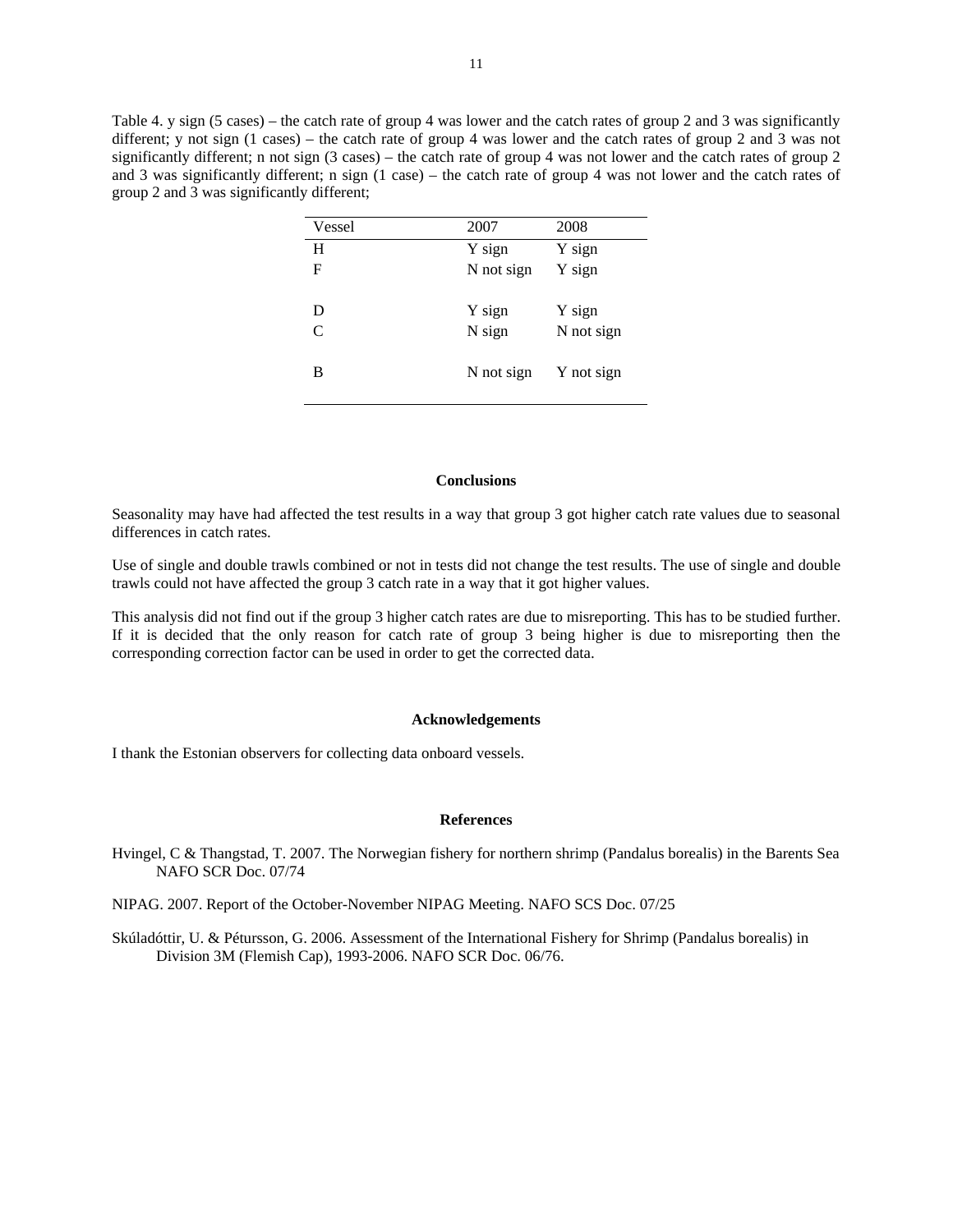Table 1. Medians and calculated correction factors by vessels and groups.

| Vessel         | Group                       | Area           | Year         | No. Of         | Mean             | Median           | Minimum       | Maximum           | % that should                | % that should                |
|----------------|-----------------------------|----------------|--------------|----------------|------------------|------------------|---------------|-------------------|------------------------------|------------------------------|
| $\rm ID$       |                             |                |              | Hauls          |                  |                  |               |                   | be added to<br>catch rate of | be added to<br>catch rate of |
|                |                             |                |              |                |                  |                  |               |                   | group 3                      | group 4                      |
|                |                             |                |              |                |                  |                  |               |                   |                              |                              |
| F<br>${\bf F}$ | $\mathbf{2}$<br>3           | $3M$<br>3M     | 2007<br>2007 | 179<br>112     | 374.61<br>467.20 | 353.00<br>478.98 | 8.44<br>13.82 | 958.33<br>1005.00 | $-26.3$                      |                              |
| F              | $\overline{4}$              | $3\mathbf{L}$  | 2007         | 38             | 216.62           | 214.14           | 78.16         | 484.67            |                              | 58.8                         |
| D              | $\mathbf{1}$                | 3M             | 2007         | 57             | 424.45           | 482.50           | 20.52         | 962.69            |                              |                              |
| D              | $\sqrt{2}$                  |                | 2007         | 353            | 760.48           | 737.43           | 76.29         | 1865.26           |                              |                              |
| D              | 3                           | 3M<br>3M       | 2007         | 180            | 997.96           | 922.22           | 356.00        | 2890.00           | $-20.0$                      |                              |
|                |                             |                |              |                |                  |                  |               |                   |                              |                              |
| D              | $\overline{4}$              | $3{\mathsf L}$ | 2007         | 194            | 796.95           | 677.44           | 213.85        | 5088.00           |                              | 27.3                         |
| $\mathsf C$    | $\mathbf{1}$                | 3M             | 2007         | $77\,$         | 925.52           | 910.11           | 31.91         | 2066.67           |                              |                              |
| $\mathsf C$    | $\boldsymbol{2}$            | 3M             | 2007         | 163            | 585.80           | 511.47           | 73.64         | 1762.86           |                              |                              |
| $\mathsf C$    | $\mathfrak{Z}$              | 3M             | 2007         | 82             | 643.35           | 592.66           | 179.63        | 1409.43           | $-13.7$                      |                              |
| $\mathsf{C}$   | $\overline{4}$              | $3{\mathsf L}$ | 2007         | 82             | 853.85           | 634.54           | 158.68        | 3735.33           |                              | 12.8                         |
| Н              | $\mathbf{1}$                | 3M             | 2007         | 206            | 743.53           | 694.61           | $0.00\,$      | 2295.74           |                              |                              |
| $\, {\rm H}$   | $\sqrt{2}$                  | 3M             | 2007         | 305            | 754.38           | 726.47           | 37.26         | 3800.00           |                              |                              |
| Η              | 3                           | $3M$           | 2007         | 175            | 1016.33          | 997.00           | 224.00        | 2225.18           | $-27.1$                      |                              |
| $\, {\rm H}$   | $\overline{\mathcal{A}}$    | 3L             | 2007         | 179            | 618.44           | 570.59           | 9.16          | 2088.00           |                              | 47.4                         |
| B              | $\mathbf{1}$                | 3M             | 2007         | 402            | 573.53           | 521.40           | $0.00\,$      | 2032.00           |                              |                              |
| B              | $\boldsymbol{2}$            | 3M             | 2007         | 157            | 629.44           | 604.85           | 95.69         | 1941.71           |                              |                              |
| B              | $\mathfrak{Z}$              | $3M$           | 2007         | 34             | 681.80           | 646.82           | 178.29        | 1356.40           | $-6.5$                       |                              |
| B              | $\overline{4}$              | 3L             | 2007         | 16             | 588.05           | 574.29           | 310.16        | 1021.80           |                              | 7.3                          |
| $\, {\rm H}$   | $\mathbf{1}$                | 3M             | 2008         | $\overline{0}$ |                  |                  |               |                   |                              |                              |
| Η              | $\boldsymbol{2}$            | $3M$           | 2008         | 99             | 658.23           | 528.30           | $0.00\,$      | 4123.50           |                              |                              |
| $\, {\rm H}$   | $\ensuremath{\mathfrak{Z}}$ | 3M             | 2008         | 116            | 1080.41          | 1023.18          | 78.75         | 2377.33           | $-48.4$                      |                              |
| Η              | $\overline{4}$              | 3L             | 2008         | 91             | 485.88           | 461.56           | 165.45        | 1294.58           |                              | 107.2                        |
| F              | $\mathbf{1}$                | 3M             | 2008         | 172            | 408.47           | 313.68           | 7.10          | 1807.00           |                              |                              |
| $_{\rm F}$     | $\sqrt{2}$                  | $3M$           | 2008         | 32             | 361.94           | 377.78           | 93.10         | 642.80            |                              |                              |
| F              | $\ensuremath{\mathfrak{Z}}$ | 3M             | 2008         | $17\,$         | 665.16           | 609.00           | 191.70        | 1417.75           | $-38.0$                      |                              |
| F              | $\overline{4}$              | $3{\mathsf L}$ | 2008         | 13             | 481.63           | 560.50           | 155.77        | 767.50            |                              | 41.3                         |
| D              | $\mathbf{1}$                | $3M$           | 2008         | 159            | 823.30           | 773.88           | 16.00         | 3331.63           |                              |                              |
| D              | $\boldsymbol{2}$            | 3M             | 2008         | 201            | 872.25           | 823.36           | 169.80        | 1996.33           |                              |                              |
| D              | 3                           | 3M             | 2008         | 153            | 1157.20          | 1095.61          | 431.57        | 2134.00           | $-24.8$                      |                              |
| D              | $\overline{4}$              | $3\mathbf{L}$  | 2008         | 77             | 459.33           | 424.40           | 244.14        | 1193.11           |                              | 64.2                         |
| C              | $\mathbf{1}$                | 3M             | 2008         | 99             | 507.79           | 462.43           | 10.35         | 1523.15           |                              |                              |
| C              | $\sqrt{2}$                  | 3M             | 2008         | 114            | 479.96           | 423.54           | 26.43         | 1353.11           |                              |                              |
| $\mathsf C$    | 3                           | $3M$           | 2008         | 49             | 785.08           | 816.43           | 268.16        | 1237.08           | $-48.1$                      |                              |
| $\mathsf C$    | $\overline{4}$              | 3L             | 2008         | 43             | 368.07           | 380.00           | 147.86        | 532.28            |                              | 103.4                        |
| B              | $\mathbf{1}$                | 3M             | 2008         | 164            | 733.07           | 653.49           | $0.00\,$      | 3016.25           |                              |                              |
| B              | $\boldsymbol{2}$            | 3M             | 2008         | 148            | 780.12           | 696.81           | $0.00\,$      | 2727.74           |                              |                              |
| B              | $\mathfrak{Z}$              | 3M             | 2008         | 64             | 840.41           | 799.65           | 379.86        | 1558.07           | $-12.9$                      |                              |
|                |                             |                |              |                |                  |                  |               |                   |                              |                              |
| B              | 4                           | 3L             | 2008         | 41             | 375.72           | 348.80           | 250.40        | 674.71            |                              | 29.5                         |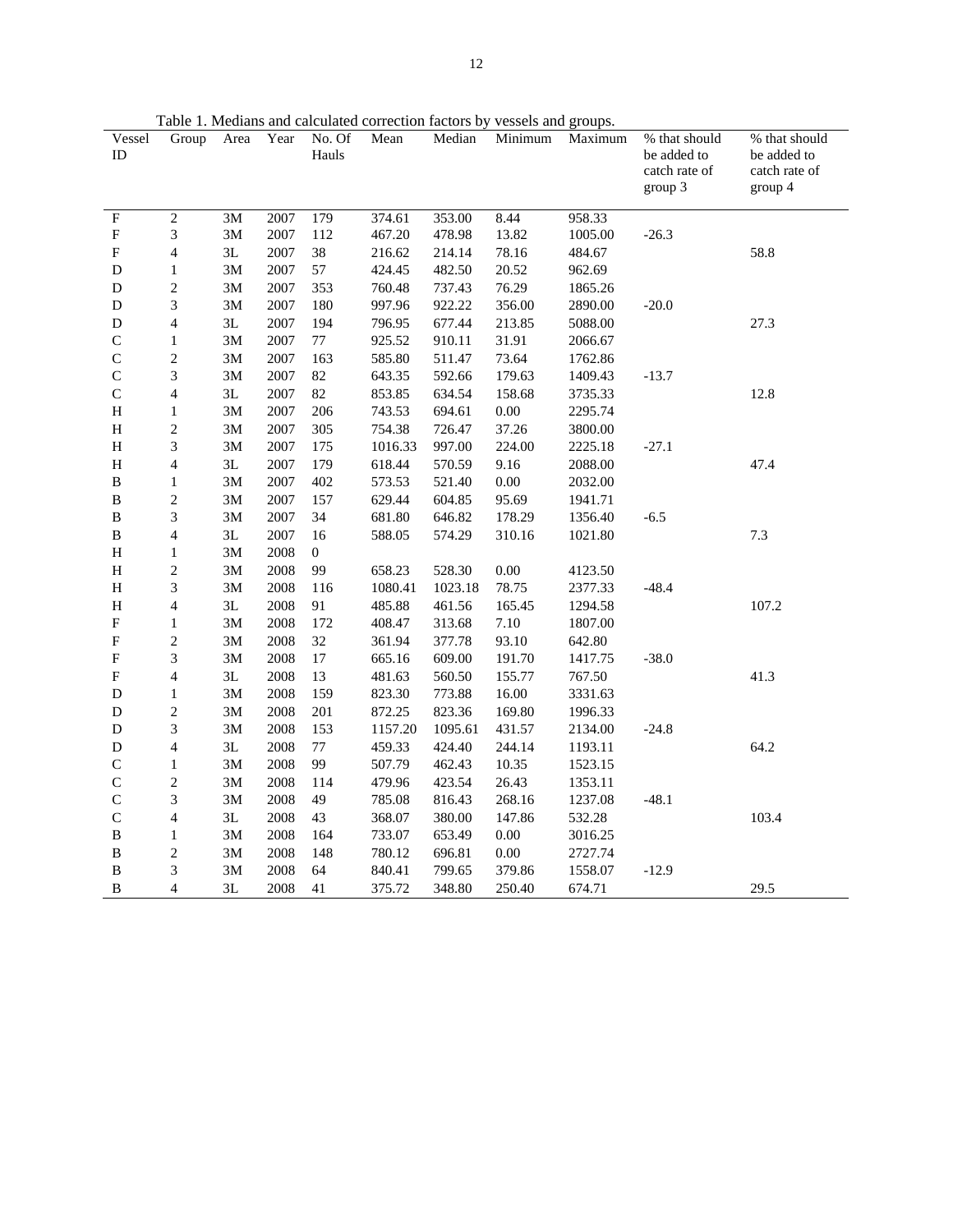Annex 1. Kruskal-Wallis ANOVA test results by vessel by year.

Tests with VESSEL F in 2007:

|                | Multiple Comparisons z' values; CPUE (3M3Lvõrdlus_2007_ja_reliability_4 groups.sta)<br>Independent (grouping) variable:Group<br>Kruskal-Wallis test: H ( 2, N= 329) =54,48488 p =,0000 |                                  |                   |  |  |  |  |  |  |
|----------------|----------------------------------------------------------------------------------------------------------------------------------------------------------------------------------------|----------------------------------|-------------------|--|--|--|--|--|--|
|                | Include condition: Vessel='F'                                                                                                                                                          |                                  |                   |  |  |  |  |  |  |
| Depend.:       |                                                                                                                                                                                        |                                  |                   |  |  |  |  |  |  |
| <b>CPUE</b>    |                                                                                                                                                                                        | $R:158,70$ $R:205,38$ $R:75,671$ |                   |  |  |  |  |  |  |
| $\overline{2}$ |                                                                                                                                                                                        |                                  | 4,073486 4,887029 |  |  |  |  |  |  |
| $\overline{3}$ | 4,073486                                                                                                                                                                               | 7,263719                         |                   |  |  |  |  |  |  |
| $\overline{4}$ |                                                                                                                                                                                        | 4,887029 7,263719                |                   |  |  |  |  |  |  |

|                | Multiple Comparisons p values (2-tailed); CPUE (3M3Lvõrdlus_2007_ja_reliability_4 groups.sta)<br>Independent (grouping) variable: Group<br>Kruskal-Wallis test: H ( 2, N= 329) =54,48488 p =,0000 |                     |                            |  |  |  |  |  |  |
|----------------|---------------------------------------------------------------------------------------------------------------------------------------------------------------------------------------------------|---------------------|----------------------------|--|--|--|--|--|--|
|                | Include condition: Vessel='F'                                                                                                                                                                     |                     |                            |  |  |  |  |  |  |
| Depend.:       |                                                                                                                                                                                                   |                     |                            |  |  |  |  |  |  |
| <b>CPUE</b>    |                                                                                                                                                                                                   |                     | R:158,70 R:205,38 R:75,671 |  |  |  |  |  |  |
| 2              |                                                                                                                                                                                                   |                     | 0,000139 0,000003          |  |  |  |  |  |  |
| $\mathsf{I}$   | 0,000139                                                                                                                                                                                          | 0,000000            |                            |  |  |  |  |  |  |
| $\overline{4}$ |                                                                                                                                                                                                   | $0,000003$ 0,000000 |                            |  |  |  |  |  |  |



CPUE in group 3 is significantly higher than in group 2.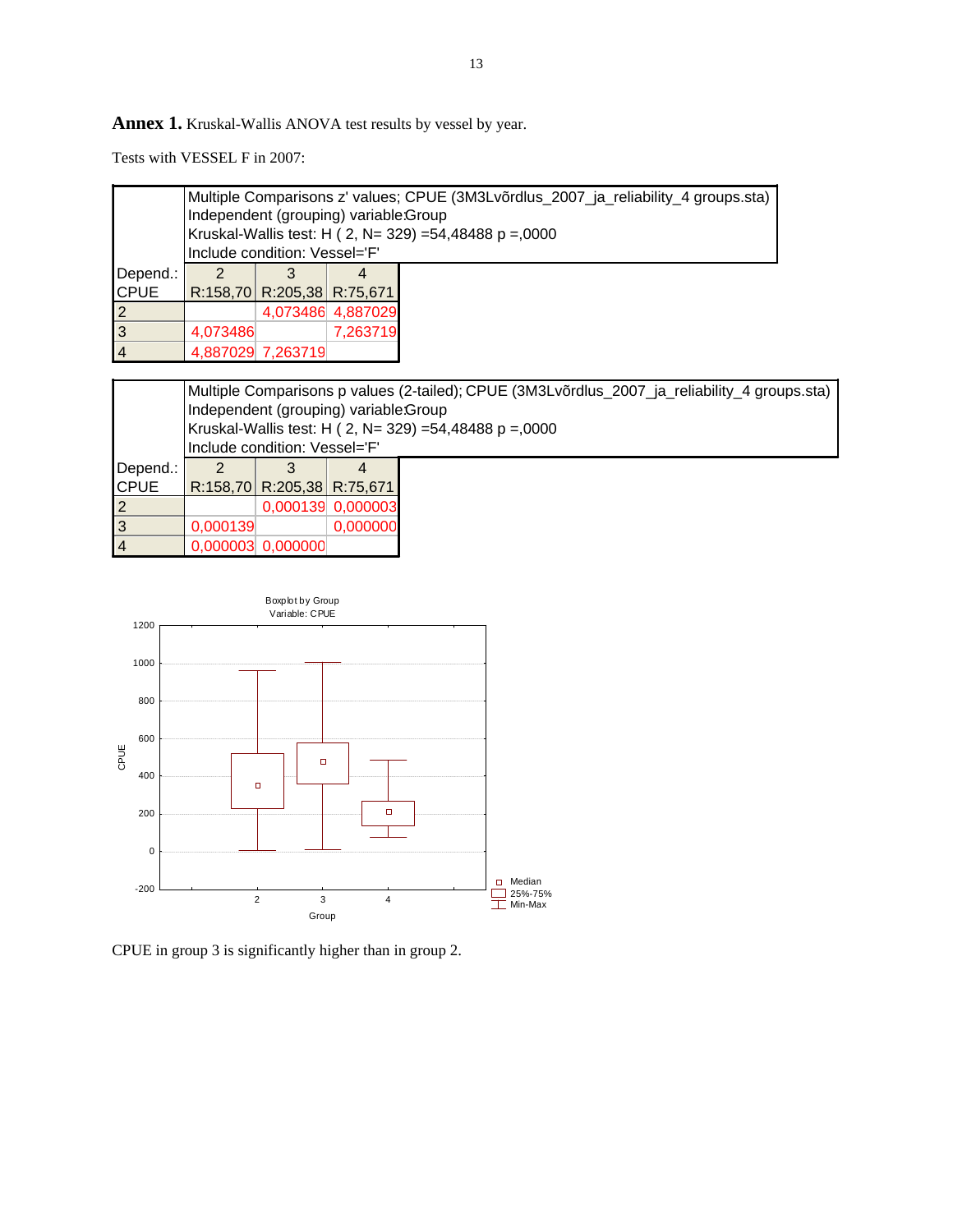Tests with VESSEL D in 2007:

|                |          | Multiple Comparisons z' values; CPUE (3M3Lvõrdlus_2007_ja_reliability_4 groups.sta)<br>Independent (grouping) variable:Group<br>Kruskal-Wallis test: H (3, N= 784) = 106, 4487 p = 0,000<br>Include condition: Vessel='D' |  |                            |  |  |  |  |  |
|----------------|----------|---------------------------------------------------------------------------------------------------------------------------------------------------------------------------------------------------------------------------|--|----------------------------|--|--|--|--|--|
| Depend.:       |          |                                                                                                                                                                                                                           |  |                            |  |  |  |  |  |
| <b>CPUE</b>    |          | R:178,86 R:377,88 R:514,37 R:368,81                                                                                                                                                                                       |  |                            |  |  |  |  |  |
|                |          |                                                                                                                                                                                                                           |  | 6,156274 9,747707 5,567135 |  |  |  |  |  |
| 2              | 6,156274 | 6,580693 0,448059                                                                                                                                                                                                         |  |                            |  |  |  |  |  |
| 3              |          | 6,210825<br>9,747707 6,580693                                                                                                                                                                                             |  |                            |  |  |  |  |  |
| $\overline{4}$ |          | 5,567135 0,448059 6,210825                                                                                                                                                                                                |  |                            |  |  |  |  |  |

|                | Multiple Comparisons p values (2-tailed); CPUE (3M3Lvõrdlus_2007_ja_reliability_4 groups.sta)<br>Independent (grouping) variable: Group<br>Kruskal-Wallis test: H (3, N= 784) = 106,4487 p = 0,000<br>Include condition: Vessel='D' |                                 |                                     |                            |  |  |  |  |  |  |
|----------------|-------------------------------------------------------------------------------------------------------------------------------------------------------------------------------------------------------------------------------------|---------------------------------|-------------------------------------|----------------------------|--|--|--|--|--|--|
| Depend.:       |                                                                                                                                                                                                                                     |                                 |                                     |                            |  |  |  |  |  |  |
| <b>CPUE</b>    |                                                                                                                                                                                                                                     |                                 | R:178,86 R:377,88 R:514,37 R:368,81 |                            |  |  |  |  |  |  |
|                |                                                                                                                                                                                                                                     |                                 |                                     | 0,000000 0,000000 0,000000 |  |  |  |  |  |  |
| 2              |                                                                                                                                                                                                                                     | 0,000000 1,000000<br>0.000000   |                                     |                            |  |  |  |  |  |  |
| $\overline{3}$ |                                                                                                                                                                                                                                     | 0,000000<br>$0,000000$ 0,000000 |                                     |                            |  |  |  |  |  |  |
| $\overline{4}$ |                                                                                                                                                                                                                                     |                                 | $0,000000$ 1,000000 0,000000        |                            |  |  |  |  |  |  |



CPUE of group 3 is significantly higher than CPUE of group 2.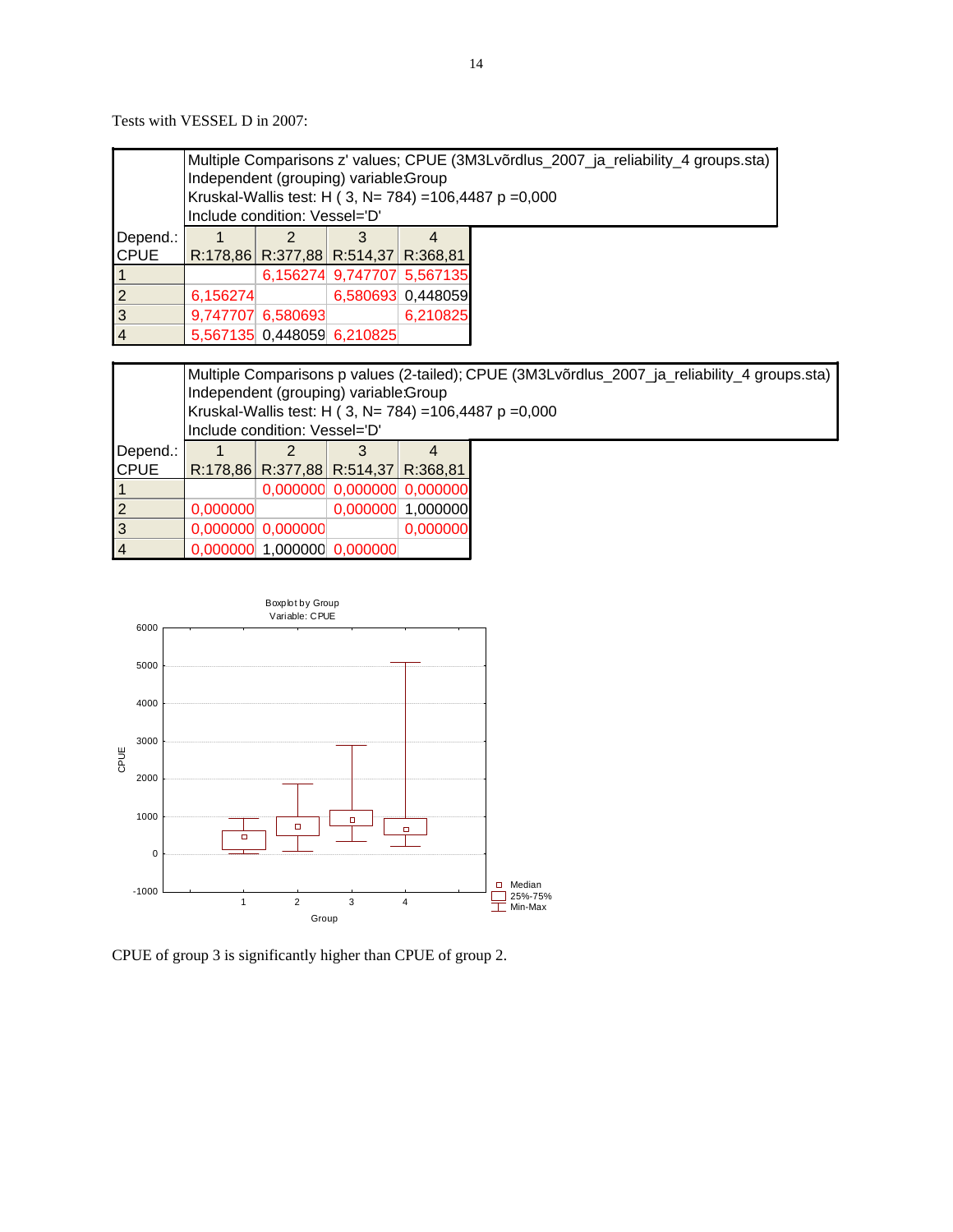Tests with VESSEL C in 2007:

|                | Multiple Comparisons z' values; CPUE (3M3Lvõrdlus_2007_ja_reliability_4 groups.sta)<br>Independent (grouping) variable:Group<br>Kruskal-Wallis test: H (3, N= 404) =49,27891 p =,0000<br>Include condition: Vessel='C' |                               |                            |                                     |  |  |  |  |
|----------------|------------------------------------------------------------------------------------------------------------------------------------------------------------------------------------------------------------------------|-------------------------------|----------------------------|-------------------------------------|--|--|--|--|
| Depend.:       |                                                                                                                                                                                                                        |                               |                            |                                     |  |  |  |  |
| <b>CPUE</b>    |                                                                                                                                                                                                                        |                               |                            | R:277,24 R:166,73 R:188,74 R:217,18 |  |  |  |  |
|                |                                                                                                                                                                                                                        |                               |                            | 6,844164 4,775860 3,241098          |  |  |  |  |
| $\overline{2}$ | 6.844164                                                                                                                                                                                                               |                               |                            | 1,392664 3,191555                   |  |  |  |  |
| $\overline{3}$ |                                                                                                                                                                                                                        | 4,775860 1,392664<br>1.559477 |                            |                                     |  |  |  |  |
| $\overline{4}$ |                                                                                                                                                                                                                        |                               | 3,241098 3,191555 1,559477 |                                     |  |  |  |  |

|                | Multiple Comparisons p values (2-tailed); CPUE (3M3Lvõrdlus_2007_ja_reliability_4 groups.sta)<br>Independent (grouping) variable:Group<br>Kruskal-Wallis test: H (3, N= 404) =49,27891 p =,0000<br>Include condition: Vessel='C' |                                     |  |                            |  |  |  |  |
|----------------|----------------------------------------------------------------------------------------------------------------------------------------------------------------------------------------------------------------------------------|-------------------------------------|--|----------------------------|--|--|--|--|
| Depend.:       |                                                                                                                                                                                                                                  |                                     |  |                            |  |  |  |  |
| <b>CPUE</b>    |                                                                                                                                                                                                                                  | R:277,24 R:166,73 R:188,74 R:217,18 |  |                            |  |  |  |  |
| $\vert$ 1      |                                                                                                                                                                                                                                  |                                     |  | 0,000000 0,000011 0,007144 |  |  |  |  |
| $\overline{2}$ | 0,000000                                                                                                                                                                                                                         |                                     |  | 0,982328 0,008491          |  |  |  |  |
| $\overline{3}$ |                                                                                                                                                                                                                                  | 0.000011 0.982328                   |  | 0.713301                   |  |  |  |  |
| $\overline{4}$ |                                                                                                                                                                                                                                  | 0,007144 0,008491 0,713301          |  |                            |  |  |  |  |



CPUE in groups 2 and 3 is not significantly different. But CPUE in group 1 is significantly higher than CPUE in groups 2. 3 and 4.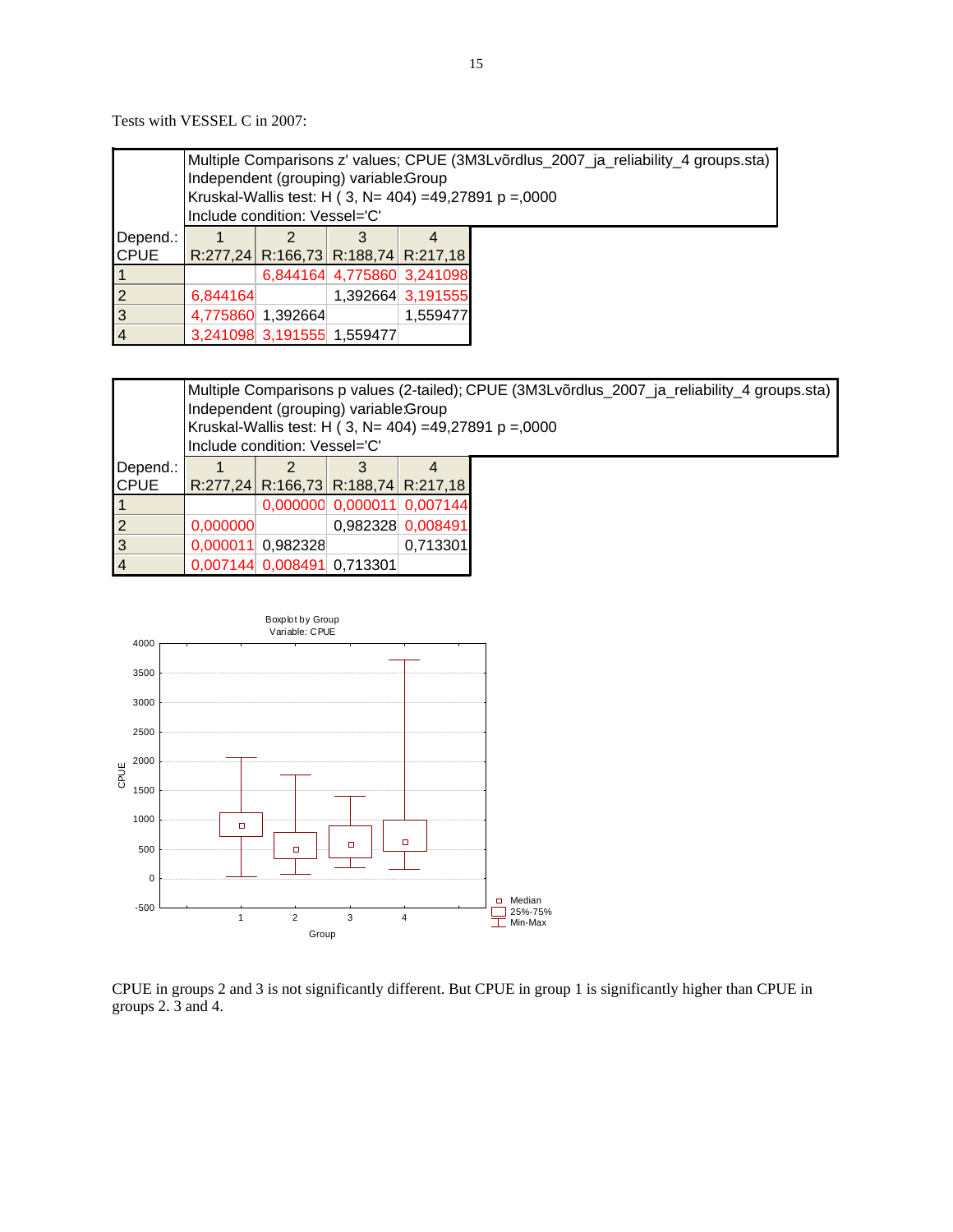Tests with VESSEL H in 2007:

|                | Multiple Comparisons z' values; CPUE (3M3Lvõrdlus_2007_ja_reliability_4 groups.sta)<br>Independent (grouping) variable: Group<br>Kruskal-Wallis test: H ( 3, N= 865) = 107, 7973 p = 0,000<br>Include condition: Vessel='H' |                   |                            |                                           |  |  |  |
|----------------|-----------------------------------------------------------------------------------------------------------------------------------------------------------------------------------------------------------------------------|-------------------|----------------------------|-------------------------------------------|--|--|--|
| Depend.:       |                                                                                                                                                                                                                             |                   |                            |                                           |  |  |  |
| <b>CPUE</b>    |                                                                                                                                                                                                                             |                   |                            | R:408,75   R:420,20   R:593,43   R:325,88 |  |  |  |
|                |                                                                                                                                                                                                                             |                   | $0,508197$ 7,19012         | 3,24593                                   |  |  |  |
| $\overline{2}$ | 0,508197                                                                                                                                                                                                                    |                   | 7,31132                    | 4,00935                                   |  |  |  |
| $\overline{3}$ |                                                                                                                                                                                                                             | 7,190117 7,311316 |                            | 10,07327                                  |  |  |  |
| $\overline{4}$ |                                                                                                                                                                                                                             |                   | 3,245926 4,009352 10,07327 |                                           |  |  |  |

|                | Multiple Comparisons p values (2-tailed); CPUE (3M3Lvõrdlus_2007_ja_reliability_4 groups.sta)<br>Independent (grouping) variable:Group<br>Kruskal-Wallis test: H (3, N= 865) = 107, 7973 p = 0,000<br>Include condition: Vessel='H' |                     |      |                                     |  |  |  |  |
|----------------|-------------------------------------------------------------------------------------------------------------------------------------------------------------------------------------------------------------------------------------|---------------------|------|-------------------------------------|--|--|--|--|
| Depend.:       |                                                                                                                                                                                                                                     |                     |      |                                     |  |  |  |  |
| <b>CPUE</b>    |                                                                                                                                                                                                                                     |                     |      | R:408,75 R:420,20 R:593,43 R:325,88 |  |  |  |  |
|                |                                                                                                                                                                                                                                     | 1,000000            |      | 0,00 0,007024                       |  |  |  |  |
| $\overline{2}$ | 1,000000                                                                                                                                                                                                                            |                     |      | 0,00 0,000365                       |  |  |  |  |
| $\overline{3}$ |                                                                                                                                                                                                                                     | $0,000000$ 0,000000 |      | 0,000000                            |  |  |  |  |
| $\overline{4}$ |                                                                                                                                                                                                                                     | 0,007024 0,000365   | 0.00 |                                     |  |  |  |  |



CPUE in groups 2 and 3 was significantly different. whereas CPUE in group 3 being significantly higher than in groups 1 and 2.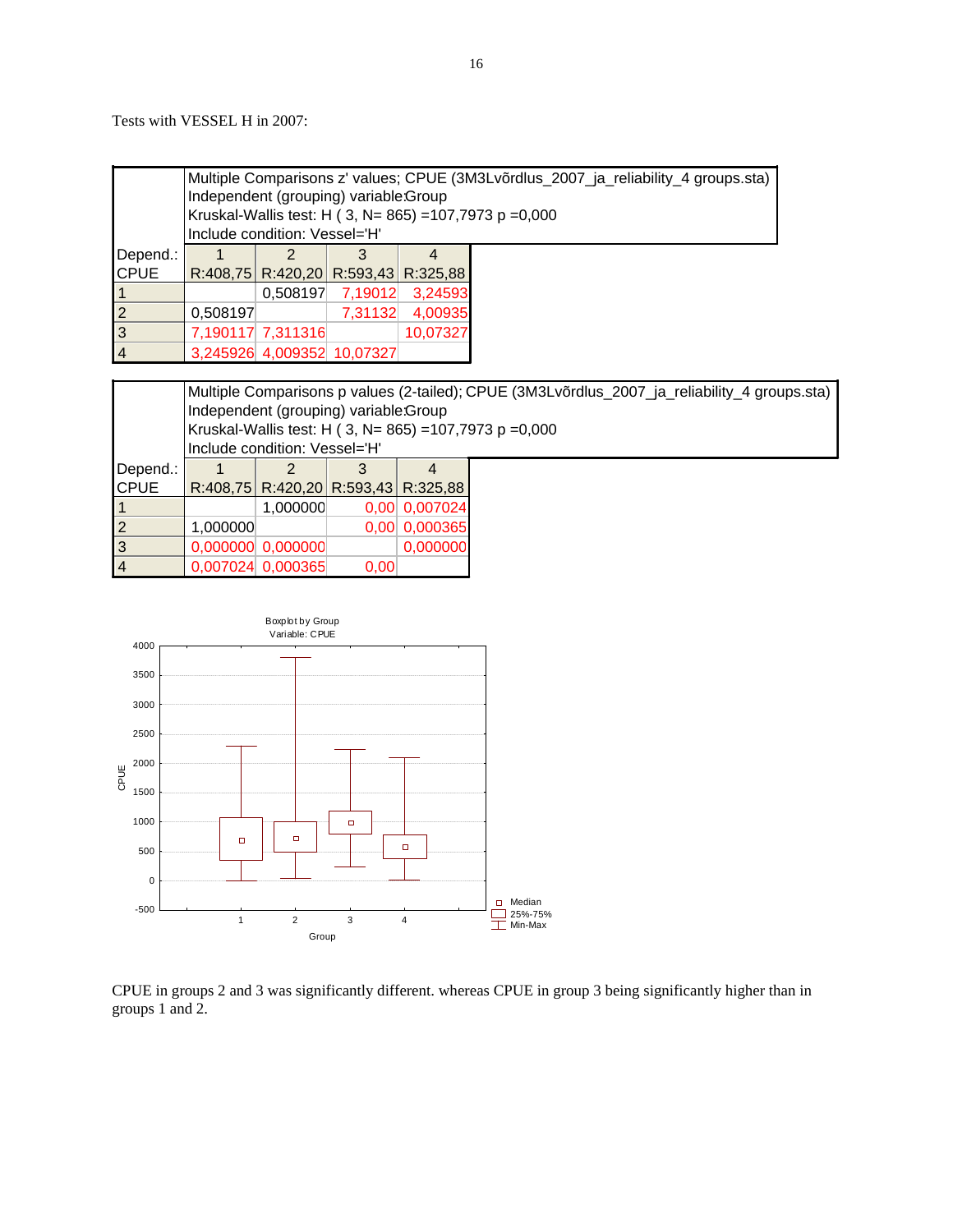Tests with VESSEL B in 2007:

|                |          | Multiple Comparisons z' values; CPUE (3M3Lvõrdlus_2007_ja_reliability_4 groups.sta)<br>Independent (grouping) variable:Group<br>Kruskal-Wallis test: H (3, N= 609) = 10,72613 p = 0133<br>Include condition: Vessel='B' |                            |                                     |  |  |  |  |  |
|----------------|----------|-------------------------------------------------------------------------------------------------------------------------------------------------------------------------------------------------------------------------|----------------------------|-------------------------------------|--|--|--|--|--|
| Depend.:       |          |                                                                                                                                                                                                                         |                            |                                     |  |  |  |  |  |
| <b>CPUE</b>    |          |                                                                                                                                                                                                                         |                            | R:288,73 R:334,60 R:355,26 R:316,66 |  |  |  |  |  |
|                |          |                                                                                                                                                                                                                         |                            | 2,770097 2,117377 0,622689          |  |  |  |  |  |
| $\vert$ 2      | 2,770097 |                                                                                                                                                                                                                         |                            | 0,621030 0,388516                   |  |  |  |  |  |
| 3              |          | 0,723792<br>2,117377 0,621030                                                                                                                                                                                           |                            |                                     |  |  |  |  |  |
| $\overline{4}$ |          |                                                                                                                                                                                                                         | 0,622689 0,388516 0,723792 |                                     |  |  |  |  |  |

|                | Multiple Comparisons p values (2-tailed); CPUE (3M3Lvõrdlus_2007_ja_reliability_4 groups.sta)<br>Independent (grouping) variable:Group<br>Kruskal-Wallis test: H (3, N= 609) = 10,72613 p = 0133<br>Include condition: Vessel='B' |                   |                                     |                   |  |  |  |  |
|----------------|-----------------------------------------------------------------------------------------------------------------------------------------------------------------------------------------------------------------------------------|-------------------|-------------------------------------|-------------------|--|--|--|--|
| Depend.:       |                                                                                                                                                                                                                                   |                   |                                     |                   |  |  |  |  |
| <b>CPUE</b>    |                                                                                                                                                                                                                                   |                   | R:288,73 R:334,60 R:355,26 R:316,66 |                   |  |  |  |  |
|                |                                                                                                                                                                                                                                   |                   | 0,033624 0,205367 1,000000          |                   |  |  |  |  |
| $\overline{2}$ | 0,033624                                                                                                                                                                                                                          |                   |                                     | 1,000000 1,000000 |  |  |  |  |
| $\overline{3}$ |                                                                                                                                                                                                                                   | 0,205367 1,000000 |                                     | 1,000000          |  |  |  |  |
| $\overline{4}$ |                                                                                                                                                                                                                                   |                   | 1,000000 1,000000 1,000000          |                   |  |  |  |  |



CPUE was significantly different only between groups 1 and 2. whereas CPUE in group 1 being lower than in group 2.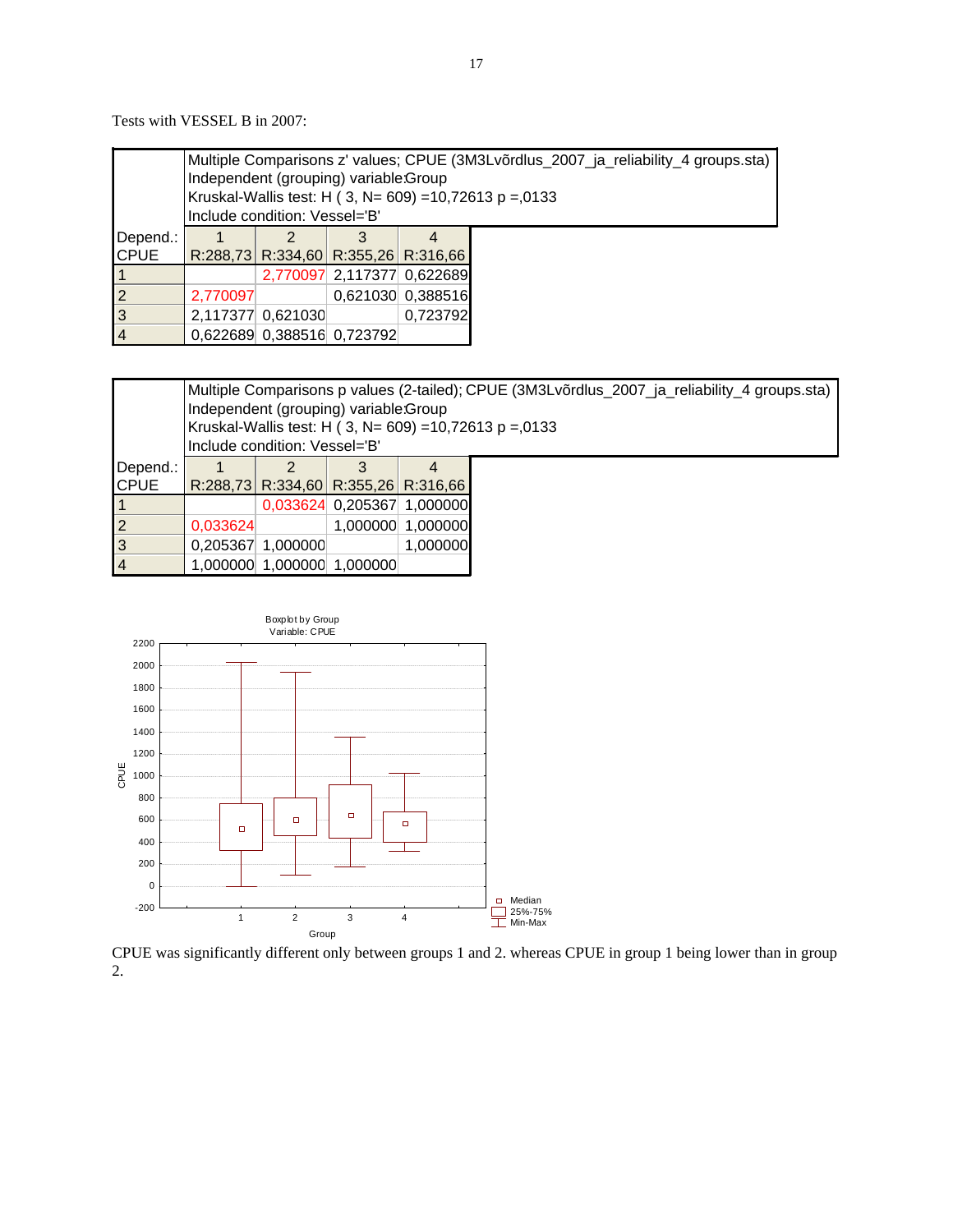Tests with vessel H in 2008:

|                | Multiple Comparisons z' values; CPUE (3M3Lvõrdlus_2008_ja_reliability_4 groups.sta)<br>Independent (grouping) variable:Group<br>Kruskal-Wallis test: H (2, N= 306) = 125,8119 p = 0,000 |                           |                            |  |  |  |  |  |  |  |
|----------------|-----------------------------------------------------------------------------------------------------------------------------------------------------------------------------------------|---------------------------|----------------------------|--|--|--|--|--|--|--|
|                |                                                                                                                                                                                         | Include condition: v2='H' |                            |  |  |  |  |  |  |  |
| Depend.:       |                                                                                                                                                                                         |                           |                            |  |  |  |  |  |  |  |
| <b>CPUE</b>    |                                                                                                                                                                                         |                           | R:122,67 R:224,86 R:96,077 |  |  |  |  |  |  |  |
|                |                                                                                                                                                                                         | 8,44150                   | 2,06936                    |  |  |  |  |  |  |  |
| 3              | 8,441496                                                                                                                                                                                |                           | 10,39420                   |  |  |  |  |  |  |  |
| $\overline{4}$ | 2,069361                                                                                                                                                                                | 10.39420                  |                            |  |  |  |  |  |  |  |

|                | Multiple Comparisons p values (2-tailed); CPUE (3M3Lvõrdlus_2008_ja_reliability_4 groups.sta)<br>Independent (grouping) variable:Group<br>Kruskal-Wallis test: H ( 2, N= 306) = 125,8119 p = 0,000 |      |                            |  |  |  |  |  |
|----------------|----------------------------------------------------------------------------------------------------------------------------------------------------------------------------------------------------|------|----------------------------|--|--|--|--|--|
|                | Include condition: v2='H'                                                                                                                                                                          |      |                            |  |  |  |  |  |
| Depend.:       |                                                                                                                                                                                                    |      |                            |  |  |  |  |  |
| <b>CPUE</b>    |                                                                                                                                                                                                    |      | R:122,67 R:224,86 R:96,077 |  |  |  |  |  |
| $\overline{2}$ |                                                                                                                                                                                                    | 0.00 | 0,115537                   |  |  |  |  |  |
| $\overline{3}$ | 0,000000                                                                                                                                                                                           |      | 0,000000                   |  |  |  |  |  |
| $\vert$ 4      | 0,115537                                                                                                                                                                                           | 0,00 |                            |  |  |  |  |  |



CPUE of group 3 was significantly higher compared to CPUE of group 2.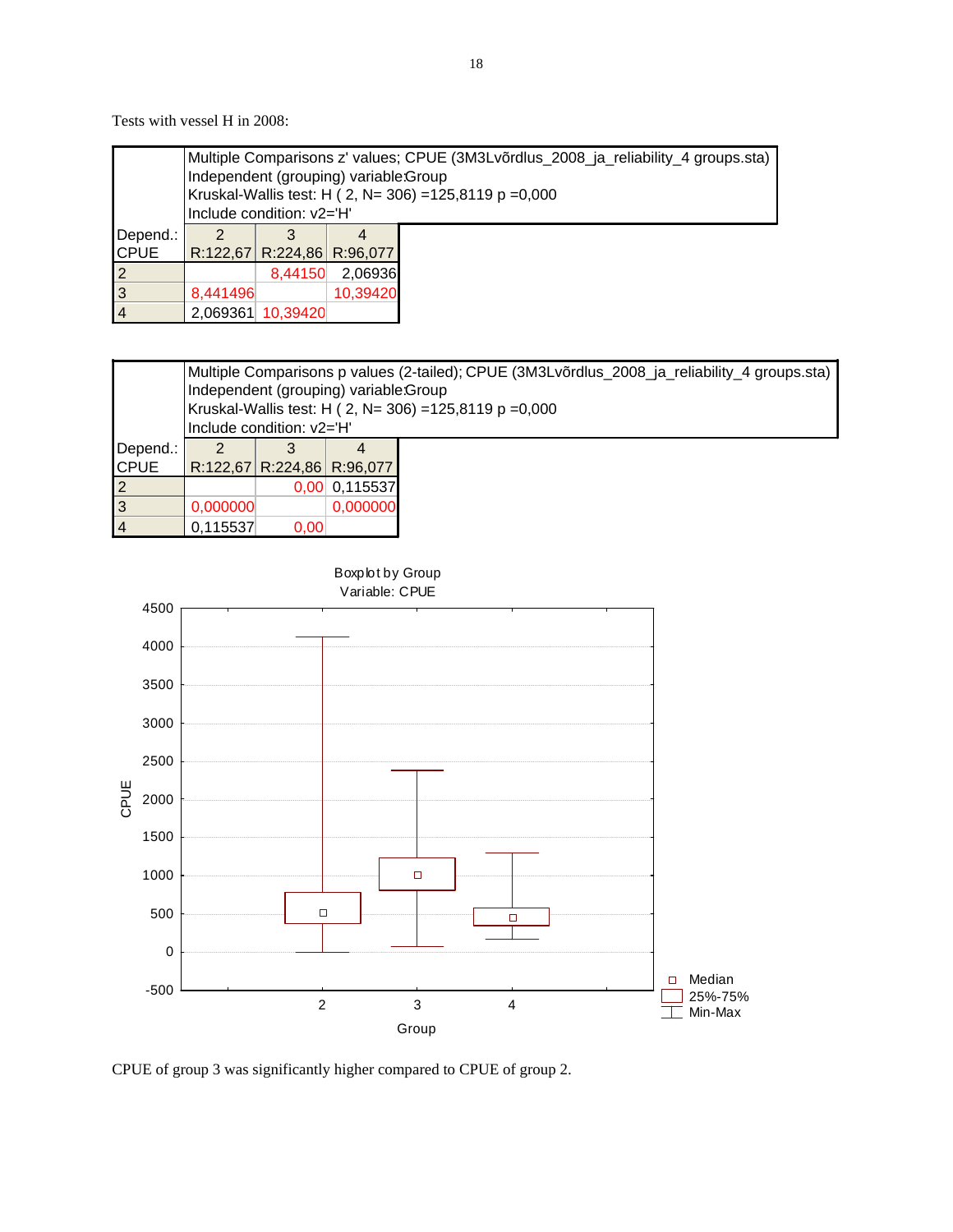Tests with vessel F in 2008:

|                |          | Multiple Comparisons z' values; CPUE (3M3Lvõrdlus_2008_ja_reliability_4 groups.sta)<br>Independent (grouping) variable: Group<br>Kruskal-Wallis test: H ( 3, N= 234) = 11,48516 p = 0094<br>Include condition: v2='F' |  |                                     |  |  |  |  |  |
|----------------|----------|-----------------------------------------------------------------------------------------------------------------------------------------------------------------------------------------------------------------------|--|-------------------------------------|--|--|--|--|--|
| Depend.:       |          |                                                                                                                                                                                                                       |  |                                     |  |  |  |  |  |
| <b>CPUE</b>    |          |                                                                                                                                                                                                                       |  | R:111,58 R:114,22 R:165,24 R:141,54 |  |  |  |  |  |
|                |          |                                                                                                                                                                                                                       |  | 0,202814 3,117848 1,538801          |  |  |  |  |  |
| $\overline{2}$ | 0.202814 |                                                                                                                                                                                                                       |  | 2,511084 1,227059                   |  |  |  |  |  |
| 3              |          | 3,117848 2,511084<br>0.950111                                                                                                                                                                                         |  |                                     |  |  |  |  |  |
| $\vert 4$      |          | 1,538801 1,227059 0,950111                                                                                                                                                                                            |  |                                     |  |  |  |  |  |

|                |          | Multiple Comparisons p values (2-tailed); CPUE (3M3Lvõrdlus_2008_ja_reliability_4 groups.sta) |  |                                     |  |  |  |  |  |  |  |
|----------------|----------|-----------------------------------------------------------------------------------------------|--|-------------------------------------|--|--|--|--|--|--|--|
|                |          | Independent (grouping) variable: Group                                                        |  |                                     |  |  |  |  |  |  |  |
|                |          | Kruskal-Wallis test: H (3, N= 234) = 11,48516 p = 0094<br>Include condition: v2='F'           |  |                                     |  |  |  |  |  |  |  |
| Depend.:       |          |                                                                                               |  |                                     |  |  |  |  |  |  |  |
| <b>CPUE</b>    |          |                                                                                               |  | R:111,58 R:114,22 R:165,24 R:141,54 |  |  |  |  |  |  |  |
| $\mathbf 1$    |          |                                                                                               |  | 1,000000 0,010931 0,743118          |  |  |  |  |  |  |  |
| $\overline{2}$ | 1,000000 |                                                                                               |  | 0.072217 1.000000                   |  |  |  |  |  |  |  |
| $\overline{3}$ |          | 0,010931 0,072217                                                                             |  | 1,000000                            |  |  |  |  |  |  |  |
| $\overline{4}$ |          | 0,743118 1,000000 1,000000                                                                    |  |                                     |  |  |  |  |  |  |  |

Boxplot by Group Variable: CPUE 2000 1800 1600 1400 1200 CPUE 1000 800 600  $\Box$  $\Box$ 400  $\Box$  $\Box$ 200 0 Median -200 25%-75% 1 2 3 4  $\frac{1}{\pm}$  25%-75% Group



19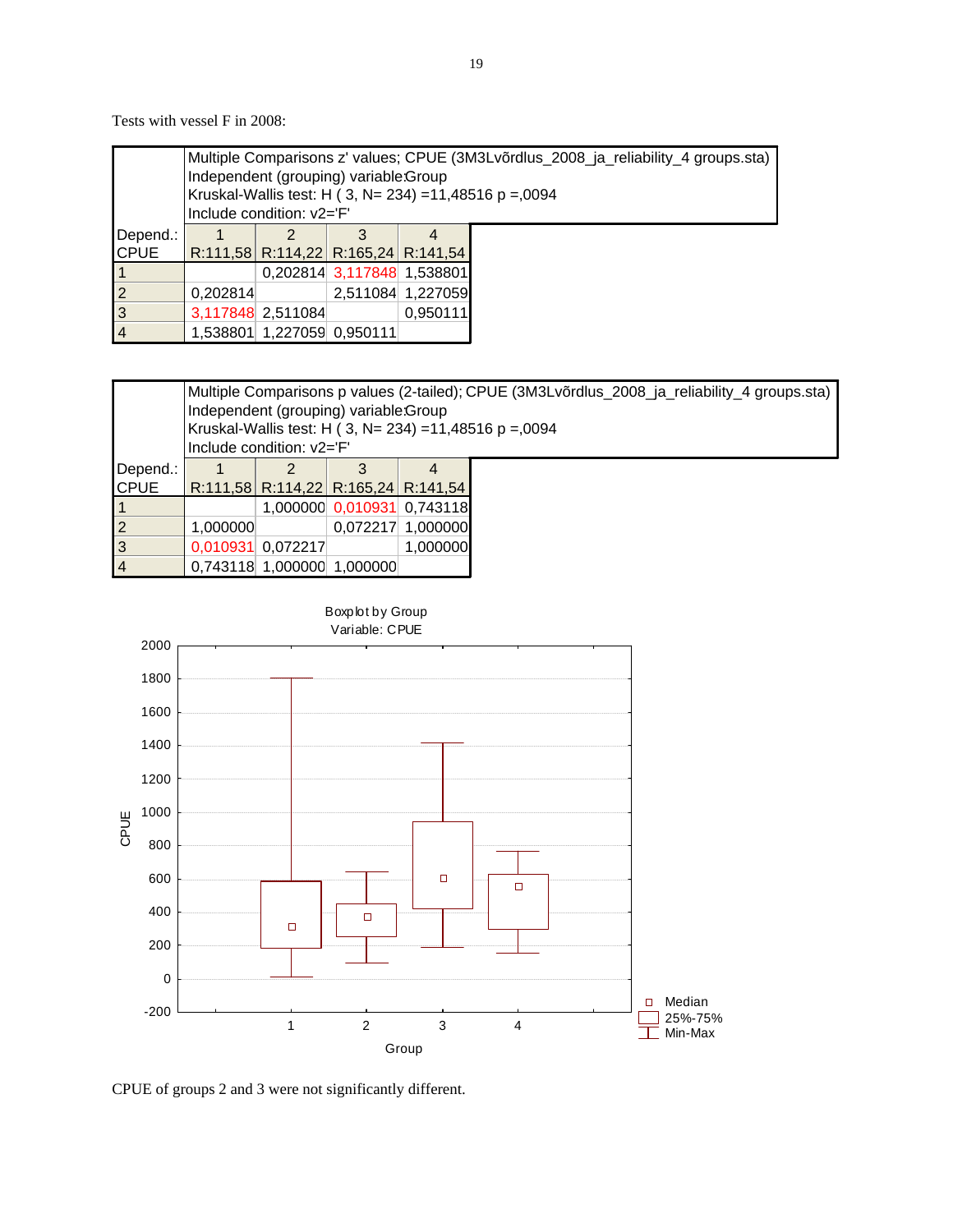Tests with vessel D in 2008:

|                | Multiple Comparisons z' values; CPUE (3M3Lvõrdlus_2008_ja_reliability_4 groups.sta)<br>Independent (grouping) variable:Group<br>Kruskal-Wallis test: H (3, N= 590) = 162,3048 p = 0,000<br>Include condition: v2='D' |                               |                            |                                     |  |  |  |  |
|----------------|----------------------------------------------------------------------------------------------------------------------------------------------------------------------------------------------------------------------|-------------------------------|----------------------------|-------------------------------------|--|--|--|--|
| Depend.:       |                                                                                                                                                                                                                      |                               |                            |                                     |  |  |  |  |
| <b>CPUE</b>    |                                                                                                                                                                                                                      |                               |                            | R:267,25 R:295,72 R:414,10 R:117,60 |  |  |  |  |
|                |                                                                                                                                                                                                                      | 1,573660                      | 7,60729                    | 6,32322                             |  |  |  |  |
|                | 1,573660                                                                                                                                                                                                             |                               | 6,47310                    | 7,79665                             |  |  |  |  |
| $\overline{3}$ |                                                                                                                                                                                                                      | 12,44896<br>7,607290 6,473097 |                            |                                     |  |  |  |  |
|                |                                                                                                                                                                                                                      |                               | 6,323223 7,796653 12,44896 |                                     |  |  |  |  |

|                | Multiple Comparisons p values (2-tailed); CPUE (3M3Lvõrdlus_2008_ja_reliability_4 groups.sta)<br>Independent (grouping) variable: Group<br>Kruskal-Wallis test: H ( 3, N= 590) = 162,3048 p = 0,000<br>Include condition: v2='D' |                     |                            |                                     |  |  |  |  |
|----------------|----------------------------------------------------------------------------------------------------------------------------------------------------------------------------------------------------------------------------------|---------------------|----------------------------|-------------------------------------|--|--|--|--|
| Depend.:       |                                                                                                                                                                                                                                  |                     |                            |                                     |  |  |  |  |
| <b>CPUE</b>    |                                                                                                                                                                                                                                  |                     |                            | R:267,25 R:295,72 R:414,10 R:117,60 |  |  |  |  |
|                |                                                                                                                                                                                                                                  |                     |                            | 0,693396 0,000000 0,000000          |  |  |  |  |
| $\overline{2}$ | 0.693396                                                                                                                                                                                                                         |                     |                            | $0,000000$ 0,000000                 |  |  |  |  |
| $\overline{3}$ |                                                                                                                                                                                                                                  | $0,000000$ 0,000000 |                            | 0,000000                            |  |  |  |  |
| $\overline{4}$ |                                                                                                                                                                                                                                  |                     | 0,000000 0,000000 0,000000 |                                     |  |  |  |  |



CPUE of group 3 was significantly higher compared to CPUE of group 2.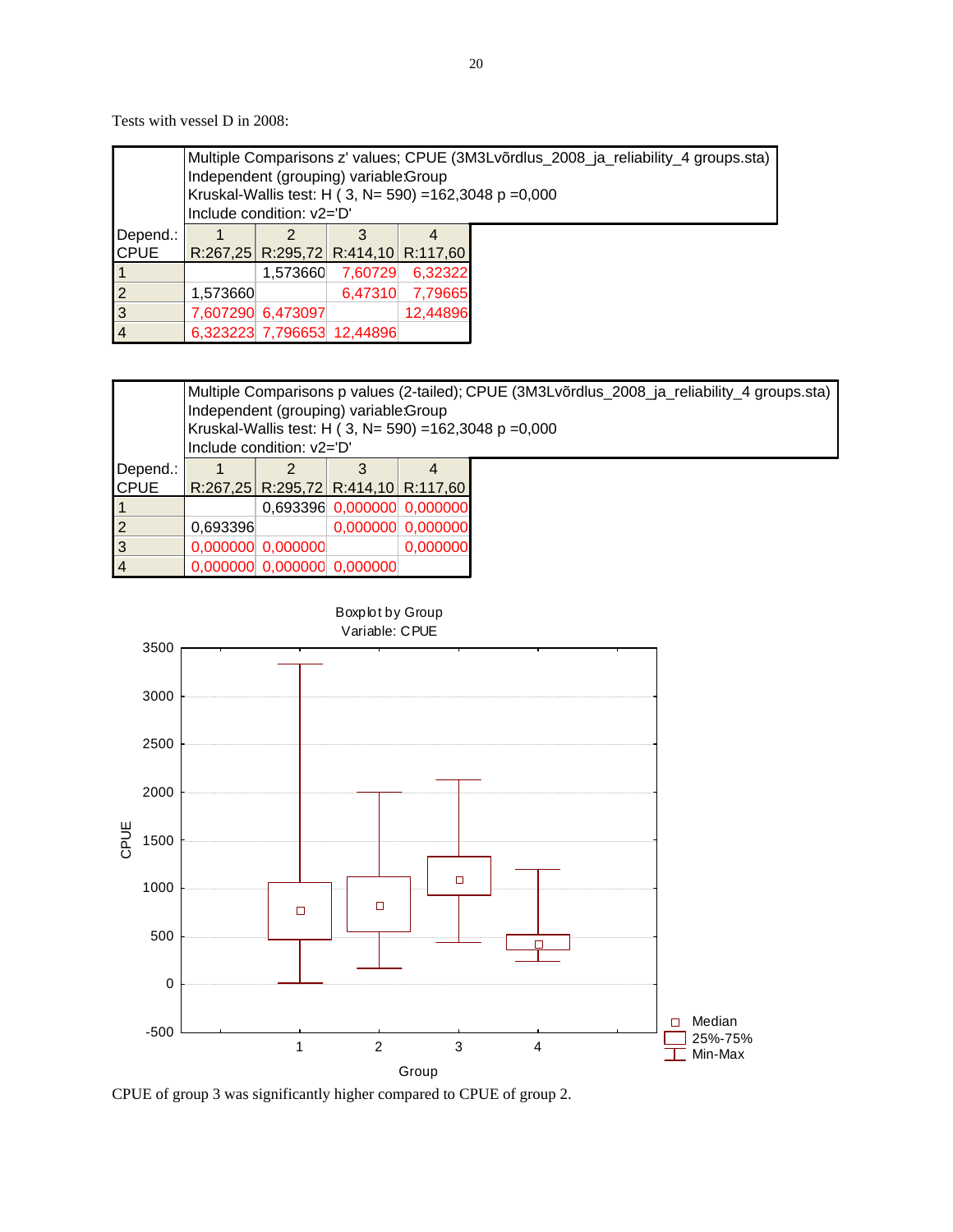Tests with vessel C in 2008:

|                |          | Multiple Comparisons z' values; CPUE (3M3Lvõrdlus_2008_ja_reliability_4 groups.sta)<br>Independent (grouping) variable:Group<br>Kruskal-Wallis test: H (3, N= 305) =54,21367 p =,0000<br>Include condition: v2='C' |                            |                                     |  |  |  |  |  |
|----------------|----------|--------------------------------------------------------------------------------------------------------------------------------------------------------------------------------------------------------------------|----------------------------|-------------------------------------|--|--|--|--|--|
| Depend.:       |          |                                                                                                                                                                                                                    |                            |                                     |  |  |  |  |  |
| <b>CPUE</b>    |          |                                                                                                                                                                                                                    |                            | R:147,91 R:139,75 R:233,08 R:108,58 |  |  |  |  |  |
|                |          |                                                                                                                                                                                                                    |                            | 0,673083 5,529226 2,441665          |  |  |  |  |  |
| $\overline{2}$ | 0.673083 | 6,195054 1,975128                                                                                                                                                                                                  |                            |                                     |  |  |  |  |  |
| $\overline{3}$ |          | 5,529226 6,195054<br>6,755983                                                                                                                                                                                      |                            |                                     |  |  |  |  |  |
| $\overline{4}$ |          |                                                                                                                                                                                                                    | 2,441665 1,975128 6,755983 |                                     |  |  |  |  |  |

|                | Multiple Comparisons p values (2-tailed); CPUE (3M3Lvõrdlus_2008_ja_reliability_4 groups.sta)<br>Independent (grouping) variable: Group<br>Kruskal-Wallis test: H (3, N= 305) =54,21367 p =,0000<br>Include condition: v2='C' |                            |  |                                     |  |  |  |  |
|----------------|-------------------------------------------------------------------------------------------------------------------------------------------------------------------------------------------------------------------------------|----------------------------|--|-------------------------------------|--|--|--|--|
| Depend.:       |                                                                                                                                                                                                                               |                            |  |                                     |  |  |  |  |
| <b>CPUE</b>    |                                                                                                                                                                                                                               |                            |  | R:147,91 R:139,75 R:233,08 R:108,58 |  |  |  |  |
| $\vert$ 1      |                                                                                                                                                                                                                               |                            |  | 1,000000 0,000000 0,087718          |  |  |  |  |
| $\overline{2}$ | 1,000000                                                                                                                                                                                                                      |                            |  | 0,000000 0,289522                   |  |  |  |  |
| $\overline{3}$ |                                                                                                                                                                                                                               | $0,000000$ 0,000000        |  | 0.000000                            |  |  |  |  |
| $\overline{4}$ |                                                                                                                                                                                                                               | 0,087718 0,289522 0,000000 |  |                                     |  |  |  |  |



CPUE of group 3 was significantly higher compared to CPUE of group 2.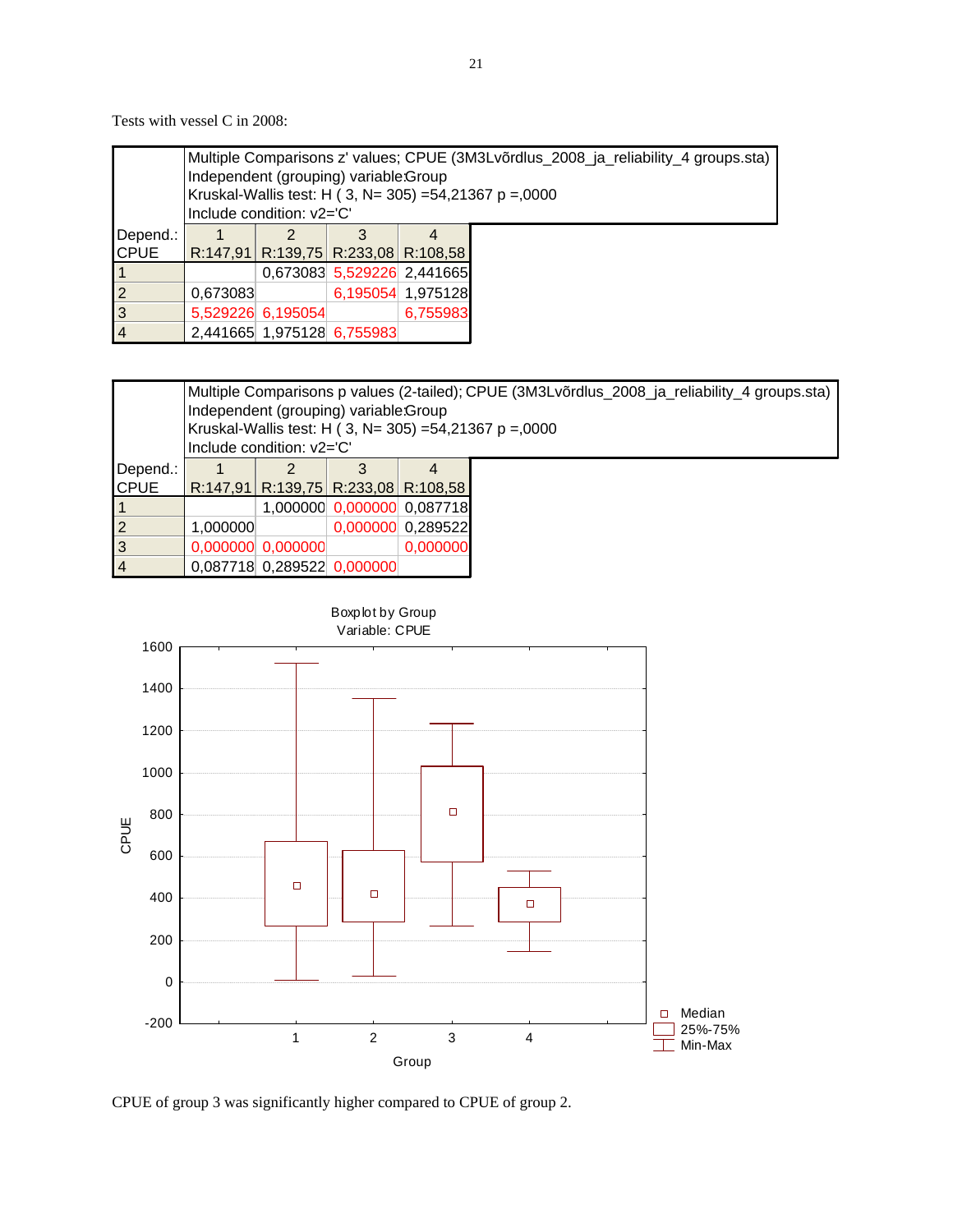Tests with vessel B in 2008:

|                | Multiple Comparisons z' values; CPUE (3M3Lvõrdlus_2008_ja_reliability_4 groups.sta)<br>Independent (grouping) variable:Group<br>Kruskal-Wallis test: H (3, N= 417) = 60,72073 p = 0,000<br>Include condition: v2='B' |                                     |                            |                   |  |  |  |  |
|----------------|----------------------------------------------------------------------------------------------------------------------------------------------------------------------------------------------------------------------|-------------------------------------|----------------------------|-------------------|--|--|--|--|
| Depend.:       |                                                                                                                                                                                                                      |                                     |                            |                   |  |  |  |  |
| <b>CPUE</b>    |                                                                                                                                                                                                                      | R:204,03 R:226,78 R:261,55 R:82,659 |                            |                   |  |  |  |  |
|                |                                                                                                                                                                                                                      |                                     | 1,664683 3,237781 5,767673 |                   |  |  |  |  |
| $\overline{2}$ | 1,664683                                                                                                                                                                                                             |                                     |                            | 1,928182 6,775732 |  |  |  |  |
| $\overline{3}$ |                                                                                                                                                                                                                      | 7,419997<br>3,237781 1,928182       |                            |                   |  |  |  |  |
| $\overline{4}$ |                                                                                                                                                                                                                      | 5,767673 6,775732 7,419997          |                            |                   |  |  |  |  |

|                | Multiple Comparisons p values (2-tailed); CPUE (3M3Lvõrdlus_2008_ja_reliability_4 groups.sta)<br>Independent (grouping) variable: Group |                               |                                     |                   |                                                          |  |  |  |
|----------------|-----------------------------------------------------------------------------------------------------------------------------------------|-------------------------------|-------------------------------------|-------------------|----------------------------------------------------------|--|--|--|
|                |                                                                                                                                         |                               |                                     |                   | Kruskal-Wallis test: H ( 3, N= 417) = 60,72073 p = 0,000 |  |  |  |
|                | Include condition: v2='B'                                                                                                               |                               |                                     |                   |                                                          |  |  |  |
| Depend.:       |                                                                                                                                         |                               |                                     |                   |                                                          |  |  |  |
| <b>CPUE</b>    |                                                                                                                                         |                               | R:204,03 R:226,78 R:261,55 R:82,659 |                   |                                                          |  |  |  |
|                |                                                                                                                                         |                               | 0,575856 0,007228 0,000000          |                   |                                                          |  |  |  |
| $\overline{2}$ | 0.575856                                                                                                                                |                               |                                     | 0,322995 0,000000 |                                                          |  |  |  |
| $\overline{3}$ |                                                                                                                                         | 0,000000<br>0,007228 0,322995 |                                     |                   |                                                          |  |  |  |
| $\vert 4$      |                                                                                                                                         |                               | 0,000000 0,000000 0,000000          |                   |                                                          |  |  |  |



CPUE of groups 2 and 3 was not significantly different.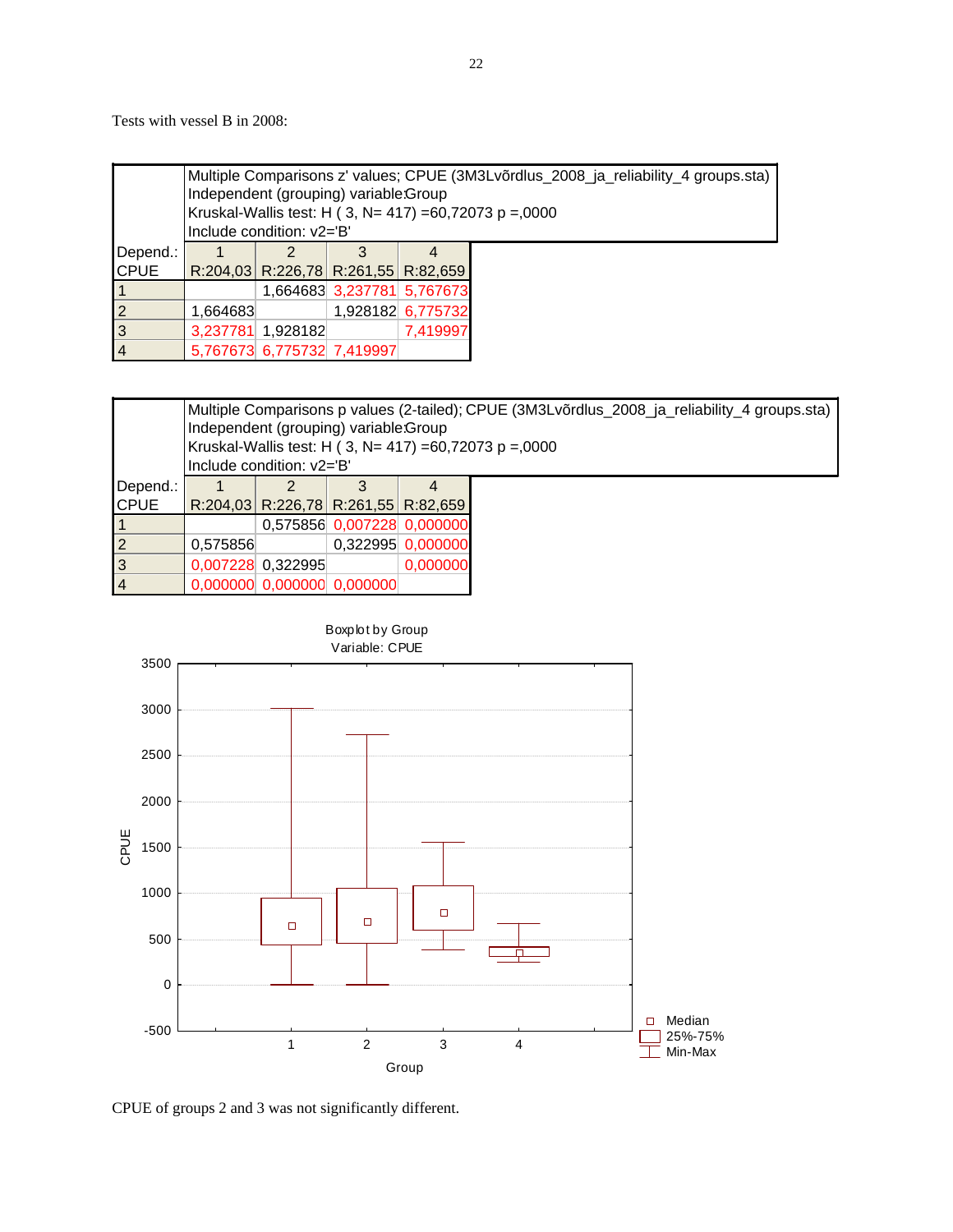**Annex 2**. Tests with only double trawls included:

|                |          | Multiple Comparisons z' values; CPUE (3M3Lvõrdlus_2007_ja_reliability_4 groups.sta)<br>Independent (grouping) variable:Group<br>Kruskal-Wallis test: H (3, N= 720) =99,62595 p =0,000<br>Include condition: Vessel='D' AND GEARTYPE=2 |                   |                                     |  |  |  |  |  |
|----------------|----------|---------------------------------------------------------------------------------------------------------------------------------------------------------------------------------------------------------------------------------------|-------------------|-------------------------------------|--|--|--|--|--|
| Depend.:       |          |                                                                                                                                                                                                                                       |                   |                                     |  |  |  |  |  |
| <b>CPUE</b>    |          |                                                                                                                                                                                                                                       |                   | R:162,04 R:342,89 R:464,44 R:351,23 |  |  |  |  |  |
|                |          |                                                                                                                                                                                                                                       |                   | 6,087765 9,566377 5,745808          |  |  |  |  |  |
| $\overline{2}$ | 6,087765 |                                                                                                                                                                                                                                       | 6,371697 0,393684 |                                     |  |  |  |  |  |
| 3              |          | 4,760367<br>9,566377 6,371697                                                                                                                                                                                                         |                   |                                     |  |  |  |  |  |
| $\overline{4}$ |          | 5,745808 0,393684 4,760367                                                                                                                                                                                                            |                   |                                     |  |  |  |  |  |

|                | Multiple Comparisons p values (2-tailed); CPUE (3M3Lvõrdlus_2007_ja_reliability_4 groups.sta)<br>Independent (grouping) variable:Group |                                 |  |                                              |                                                          |  |  |  |  |
|----------------|----------------------------------------------------------------------------------------------------------------------------------------|---------------------------------|--|----------------------------------------------|----------------------------------------------------------|--|--|--|--|
|                |                                                                                                                                        |                                 |  |                                              | Kruskal-Wallis test: H ( 3, N= 720) = 99,62595 p = 0,000 |  |  |  |  |
|                |                                                                                                                                        |                                 |  | Include condition: Vessel='D' AND GEARTYPE=2 |                                                          |  |  |  |  |
| Depend.:       |                                                                                                                                        |                                 |  |                                              |                                                          |  |  |  |  |
| <b>ICPUE</b>   |                                                                                                                                        |                                 |  | R:162,04 R:342,89 R:464,44 R:351,23          |                                                          |  |  |  |  |
|                |                                                                                                                                        |                                 |  | 0,000000 0,000000 0,000000                   |                                                          |  |  |  |  |
| $\overline{2}$ | 0,000000                                                                                                                               |                                 |  | 0,000000 1,000000                            |                                                          |  |  |  |  |
| $\overline{3}$ |                                                                                                                                        | $0,000000$ 0,000000<br>0.000012 |  |                                              |                                                          |  |  |  |  |
| 4              |                                                                                                                                        | 0,000000 1,000000 0,000012      |  |                                              |                                                          |  |  |  |  |



CPUE of groups 2 and 3 was significantly different. Prewious test had the same result. Yes the catch rate of group 4 is lower than catch rate of 3.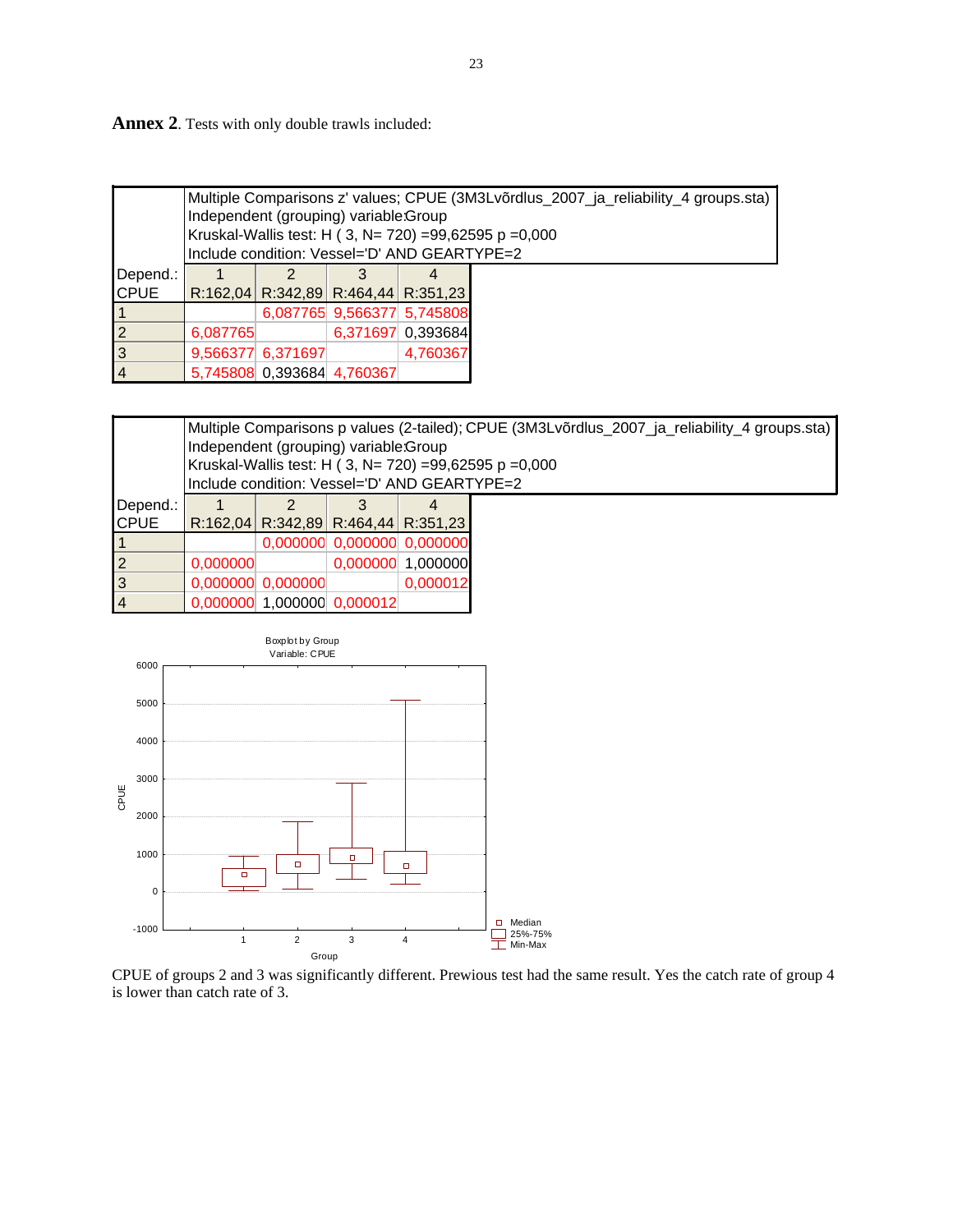|                |          | Multiple Comparisons z' values; CPUE (3M3Lvõrdlus_2007_ja_reliability_4 groups.sta)<br>Independent (grouping) variable:Group |                            |                                              |  |  |  |  |  |
|----------------|----------|------------------------------------------------------------------------------------------------------------------------------|----------------------------|----------------------------------------------|--|--|--|--|--|
|                |          | Kruskal-Wallis test: H (3, N= 394) =52,61080 p =,0000                                                                        |                            |                                              |  |  |  |  |  |
|                |          |                                                                                                                              |                            | Include condition: Vessel='C' and geartype=2 |  |  |  |  |  |
| Depend.:       |          |                                                                                                                              |                            |                                              |  |  |  |  |  |
| <b>CPUE</b>    |          |                                                                                                                              |                            | R:268,03 R:160,22 R:181,72 R:224,44          |  |  |  |  |  |
|                |          |                                                                                                                              |                            | 6,846292 4,776103 2,334692                   |  |  |  |  |  |
| $\overline{2}$ | 6,846292 |                                                                                                                              |                            | 1,394552 3,985524                            |  |  |  |  |  |
| $\overline{3}$ |          | 2,322941<br>4,776103 1,394552                                                                                                |                            |                                              |  |  |  |  |  |
| $\overline{4}$ |          |                                                                                                                              | 2,334692 3,985524 2,322941 |                                              |  |  |  |  |  |

|                | Multiple Comparisons p values (2-tailed); CPUE (3M3Lvõrdlus_2007_ja_reliability_4 groups.sta)<br>Independent (grouping) variable:Group<br>Kruskal-Wallis test: H (3, N= 394) =52,61080 p =,0000<br>Include condition: Vessel='C' and geartype=2 |                            |  |                                     |  |  |  |  |
|----------------|-------------------------------------------------------------------------------------------------------------------------------------------------------------------------------------------------------------------------------------------------|----------------------------|--|-------------------------------------|--|--|--|--|
| Depend.:       |                                                                                                                                                                                                                                                 |                            |  |                                     |  |  |  |  |
| <b>CPUE</b>    |                                                                                                                                                                                                                                                 |                            |  | R:268,03 R:160,22 R:181,72 R:224,44 |  |  |  |  |
|                |                                                                                                                                                                                                                                                 |                            |  | 0,000000 0,000011 0,117357          |  |  |  |  |
| $\overline{2}$ | 0,000000                                                                                                                                                                                                                                        |                            |  | 0,978905 0,000404                   |  |  |  |  |
| $\overline{3}$ |                                                                                                                                                                                                                                                 | 0,000011 0,978905          |  | 0.121094                            |  |  |  |  |
| $\overline{4}$ |                                                                                                                                                                                                                                                 | 0,117357 0,000404 0,121094 |  |                                     |  |  |  |  |



CPUE of groups 2 and 3 was not significantly different. Prewious test had the same result. No the catch rate of group 4 was not lower than catch rate of 2 and 3.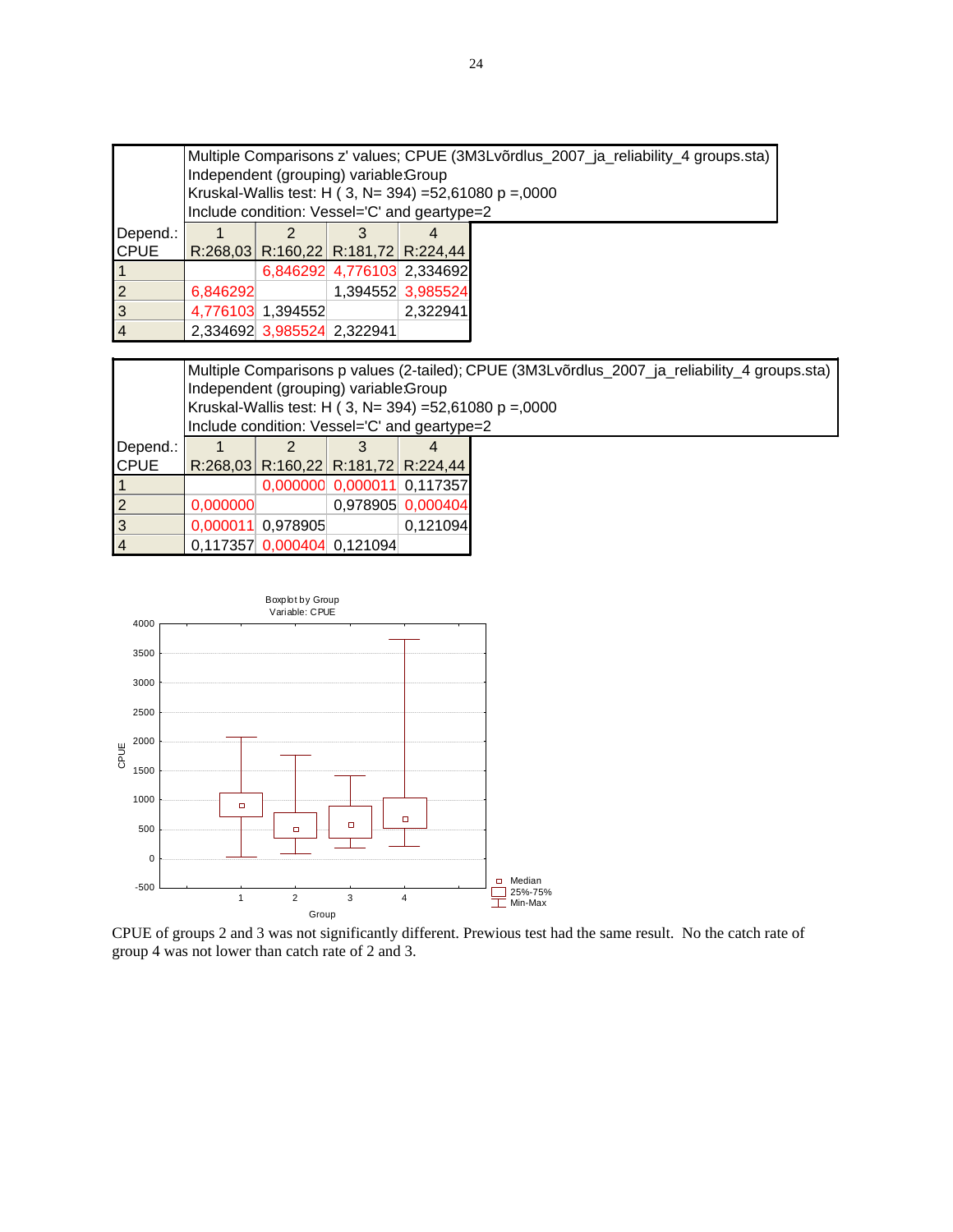|                | Multiple Comparisons z' values; CPUE (3M3Lvõrdlus_2007_ja_reliability_4 groups.sta)<br>Independent (grouping) variable:Group<br>Kruskal-Wallis test: H (3, N= 748) = 133,6166 p = 0,000<br>Include condition: Vessel='H' AND GEARTYPE=2 |                               |                                  |          |  |  |  |  |  |
|----------------|-----------------------------------------------------------------------------------------------------------------------------------------------------------------------------------------------------------------------------------------|-------------------------------|----------------------------------|----------|--|--|--|--|--|
| Depend.:       |                                                                                                                                                                                                                                         |                               |                                  |          |  |  |  |  |  |
| <b>CPUE</b>    |                                                                                                                                                                                                                                         |                               | $R:346,50$ $R:364,15$ $R:507,10$ | R:168.52 |  |  |  |  |  |
|                |                                                                                                                                                                                                                                         | 0.898940                      | 7,20554                          | 5,94276  |  |  |  |  |  |
| $\overline{2}$ | 0,898940                                                                                                                                                                                                                                |                               | 6,95520                          | 6,82105  |  |  |  |  |  |
| l3             |                                                                                                                                                                                                                                         | 11,08019<br>7,205542 6,955197 |                                  |          |  |  |  |  |  |
| <b>4</b>       |                                                                                                                                                                                                                                         |                               | 5,942762 6,821048 11,08019       |          |  |  |  |  |  |

|             |          | Multiple Comparisons p values (2-tailed); CPUE (3M3Lvõrdlus_2007_ja_reliability_4 groups.sta)<br>Independent (grouping) variable:Group<br>Kruskal-Wallis test: H (3, N= 748) = 133,6166 p = 0,000<br>Include condition: Vessel='H' AND GEARTYPE=2 |          |                            |  |  |  |  |  |  |
|-------------|----------|---------------------------------------------------------------------------------------------------------------------------------------------------------------------------------------------------------------------------------------------------|----------|----------------------------|--|--|--|--|--|--|
| Depend.:    |          |                                                                                                                                                                                                                                                   |          |                            |  |  |  |  |  |  |
| <b>CPUE</b> |          | R:346,50 R:364,15 R:507,10 R:168,52                                                                                                                                                                                                               |          |                            |  |  |  |  |  |  |
|             |          |                                                                                                                                                                                                                                                   |          | 1,000000 0,000000 0,000000 |  |  |  |  |  |  |
| 2           | 1,000000 |                                                                                                                                                                                                                                                   |          | 0,000000 0,000000          |  |  |  |  |  |  |
| 3           |          | $0,000000$ 0,000000                                                                                                                                                                                                                               | 0,000000 |                            |  |  |  |  |  |  |
| 4           |          | $0,000000$ 0,000000 0,000000                                                                                                                                                                                                                      |          |                            |  |  |  |  |  |  |



CPUE of groups 2 and 3 was significantly different. Prewious test had the same result. Yes the catch rate of group 4 is lower than catch rate of 2 and 3 and 1.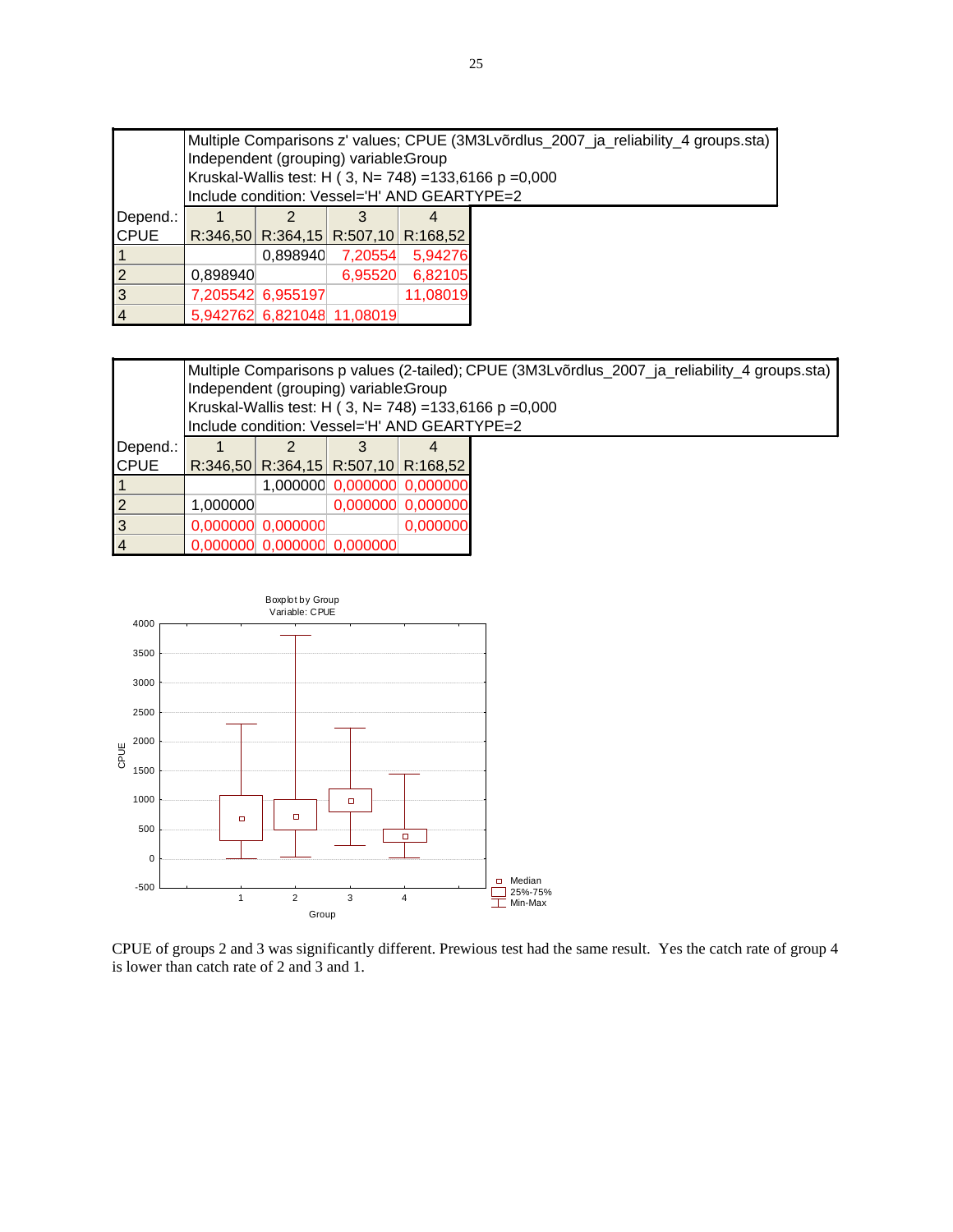|                | Multiple Comparisons z' values; CPUE (3M3Lvõrdlus_2007_ja_reliability_4 groups.sta)<br>Independent (grouping) variable:Group<br>Kruskal-Wallis test: H (3, N= 592) =8,213823 p =,0418<br>Include condition: Vessel='B' and geartype=2 |                               |  |                                     |  |  |  |  |  |
|----------------|---------------------------------------------------------------------------------------------------------------------------------------------------------------------------------------------------------------------------------------|-------------------------------|--|-------------------------------------|--|--|--|--|--|
| Depend.:       |                                                                                                                                                                                                                                       |                               |  |                                     |  |  |  |  |  |
| <b>CPUE</b>    |                                                                                                                                                                                                                                       |                               |  | R:282,25 R:320,88 R:340,09 R:313,82 |  |  |  |  |  |
|                |                                                                                                                                                                                                                                       |                               |  | 2,382280 1,890589 0,678466          |  |  |  |  |  |
| 12             | 2,382280                                                                                                                                                                                                                              | 0,593312 0,147948             |  |                                     |  |  |  |  |  |
| Iз             |                                                                                                                                                                                                                                       | 1,890589 0,593312<br>0.483607 |  |                                     |  |  |  |  |  |
| $\overline{4}$ |                                                                                                                                                                                                                                       | 0,678466 0,147948 0,483607    |  |                                     |  |  |  |  |  |

|                |                                       | Multiple Comparisons p values (2-tailed); CPUE (3M3Lvõrdlus_2007_ja_reliability_4 groups.sta) |                            |                                              |                                                       |  |  |  |  |  |
|----------------|---------------------------------------|-----------------------------------------------------------------------------------------------|----------------------------|----------------------------------------------|-------------------------------------------------------|--|--|--|--|--|
|                | Independent (grouping) variable:Group |                                                                                               |                            |                                              |                                                       |  |  |  |  |  |
|                |                                       |                                                                                               |                            |                                              | Kruskal-Wallis test: H (3, N= 592) =8,213823 p =,0418 |  |  |  |  |  |
|                |                                       |                                                                                               |                            | Include condition: Vessel='B' and geartype=2 |                                                       |  |  |  |  |  |
| Depend.:       |                                       |                                                                                               |                            |                                              |                                                       |  |  |  |  |  |
| <b>ICPUE</b>   |                                       |                                                                                               |                            | R:282,25 R:320,88 R:340,09 R:313,82          |                                                       |  |  |  |  |  |
|                |                                       |                                                                                               |                            | 0,103235 0,352075 1,000000                   |                                                       |  |  |  |  |  |
| $\overline{2}$ | 0,103235                              |                                                                                               |                            | 1,000000 1,000000                            |                                                       |  |  |  |  |  |
| 3              |                                       | 0,352075 1,000000                                                                             |                            | 1.000000                                     |                                                       |  |  |  |  |  |
| $\overline{4}$ |                                       |                                                                                               | 1.000000 1.000000 1.000000 |                                              |                                                       |  |  |  |  |  |



CPUE of groups 2 and 3 was not significantly different. Prewious test had the same result. No the catch rate of group 4 is not lower than catch rate of 2 and 3.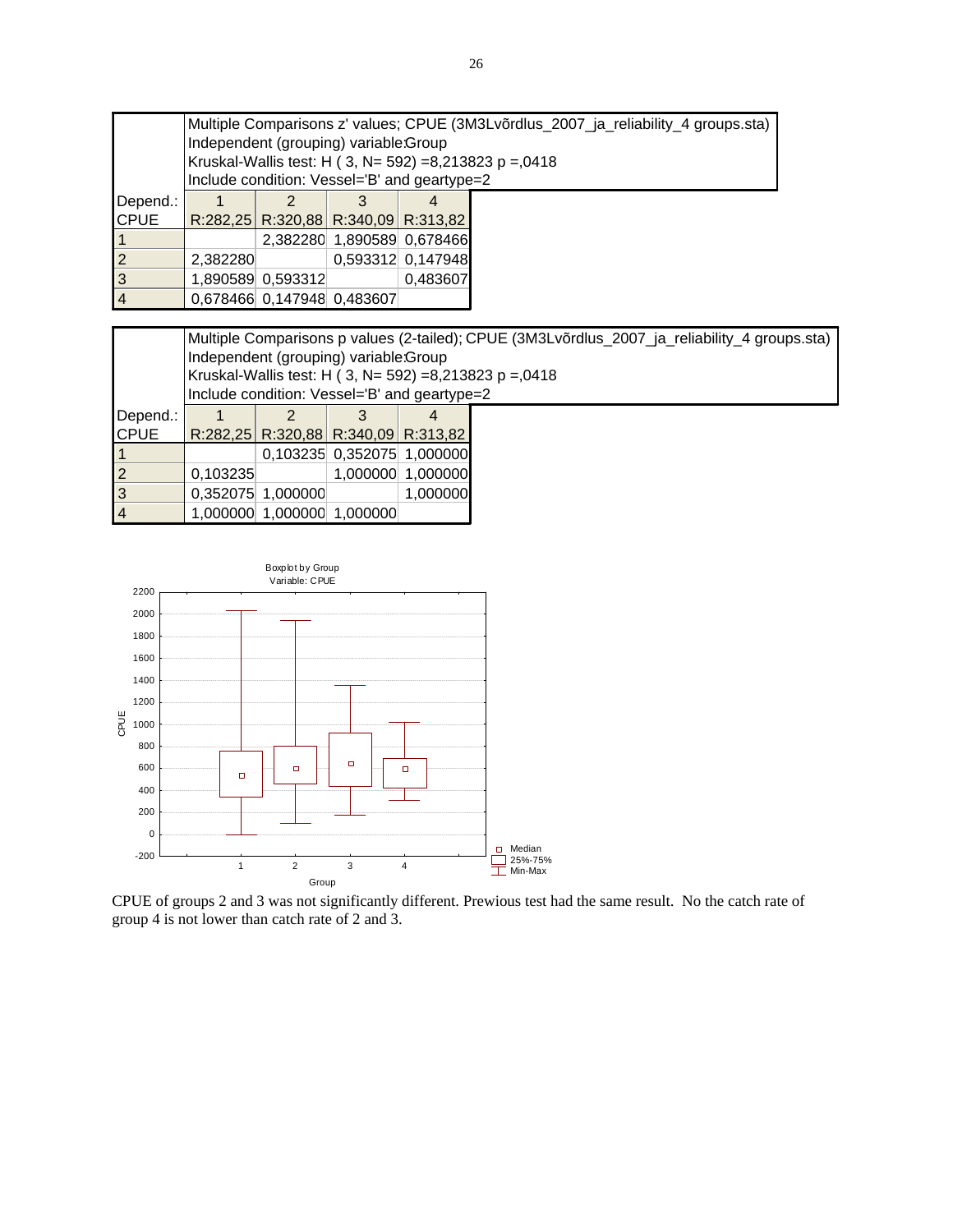|                | Multiple Comparisons z' values; CPUE (3M3Lvõrdlus_2008_ja_reliability_4 groups.sta)<br>Independent (grouping) variable:Group<br>Kruskal-Wallis test: H ( 2, N= 219) =75,06683 p =,0000 |                                              |                            |  |  |  |  |  |  |
|----------------|----------------------------------------------------------------------------------------------------------------------------------------------------------------------------------------|----------------------------------------------|----------------------------|--|--|--|--|--|--|
|                |                                                                                                                                                                                        | Include condition: vessel='H' and geartype=2 |                            |  |  |  |  |  |  |
| Depend.:       |                                                                                                                                                                                        |                                              |                            |  |  |  |  |  |  |
| <b>CPUE</b>    |                                                                                                                                                                                        |                                              | R:73,394 R:144,83 R:33,600 |  |  |  |  |  |  |
|                |                                                                                                                                                                                        |                                              | 8,223627 1,370125          |  |  |  |  |  |  |
| $\overline{3}$ | 8,223627                                                                                                                                                                               |                                              | 3,842741                   |  |  |  |  |  |  |
| $\overline{4}$ |                                                                                                                                                                                        | 1,370125 3,842741                            |                            |  |  |  |  |  |  |

|                |                                       | Multiple Comparisons p values (2-tailed); CPUE (3M3Lvõrdlus_2008_ja_reliability_4 groups.sta) |                            |  |  |  |  |  |  |
|----------------|---------------------------------------|-----------------------------------------------------------------------------------------------|----------------------------|--|--|--|--|--|--|
|                | Independent (grouping) variable:Group |                                                                                               |                            |  |  |  |  |  |  |
|                |                                       | Kruskal-Wallis test: H ( 2, N= 219) = 75,06683 p = 0000                                       |                            |  |  |  |  |  |  |
|                |                                       | Include condition: vessel='H' and geartype=2                                                  |                            |  |  |  |  |  |  |
| Depend.:       |                                       |                                                                                               |                            |  |  |  |  |  |  |
| <b>CPUE</b>    |                                       |                                                                                               | R:73,394 R:144,83 R:33,600 |  |  |  |  |  |  |
| $\overline{2}$ |                                       |                                                                                               | 0,000000 0,511944          |  |  |  |  |  |  |
| $\overline{3}$ | 0,000000                              |                                                                                               | 0,000365                   |  |  |  |  |  |  |
| $\overline{4}$ |                                       | 0,511944 0,000365                                                                             |                            |  |  |  |  |  |  |



CPUE of groups 2 and 3 was significantly different. Prewious test had the same result. Yes the catch rate of group 4 is lower than catch rate of 3.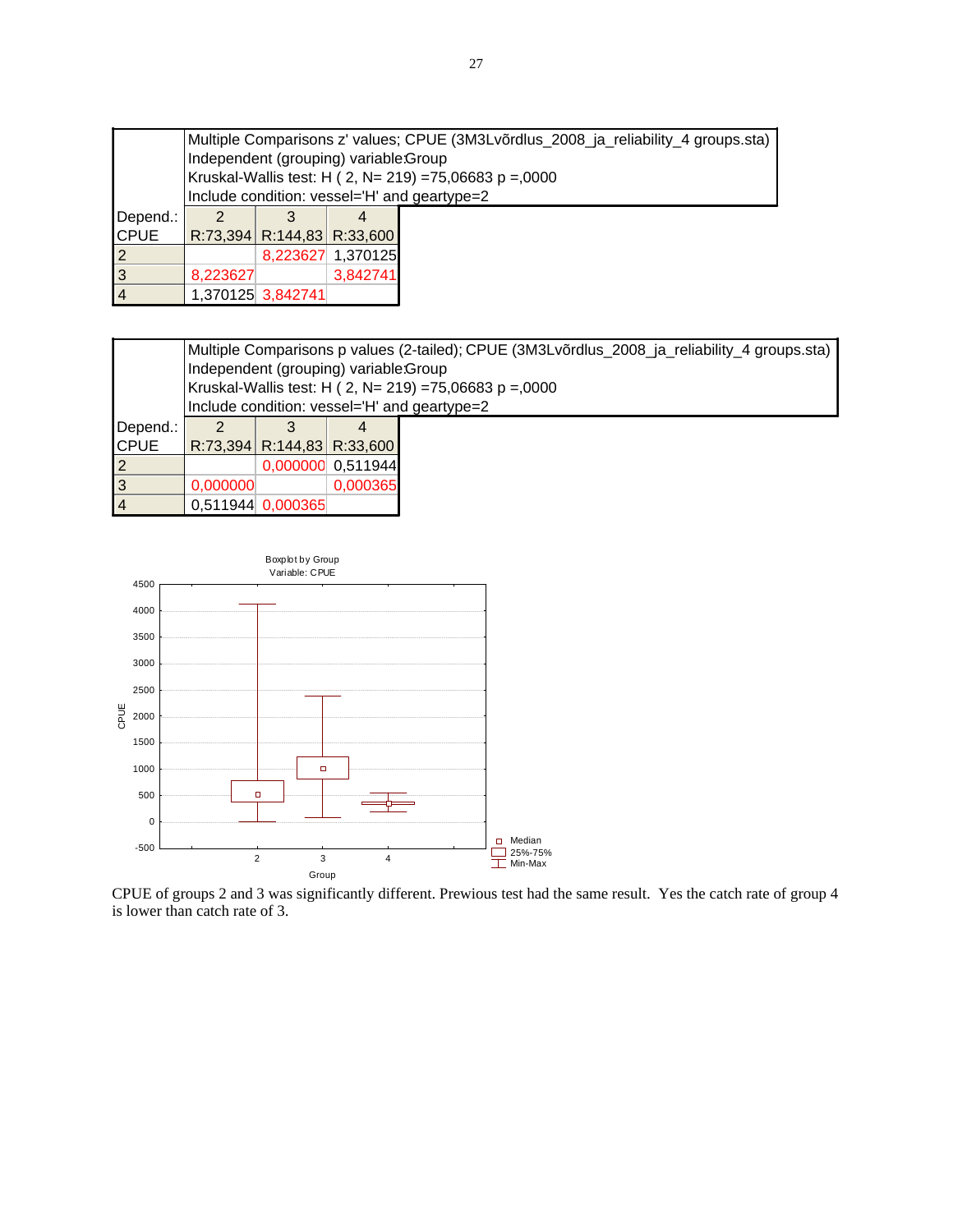|                |                                       | Multiple Comparisons z' values; CPUE (3M3Lvõrdlus_2008_ja_reliability_4 groups.sta) |                                             |                                              |  |  |  |  |  |  |
|----------------|---------------------------------------|-------------------------------------------------------------------------------------|---------------------------------------------|----------------------------------------------|--|--|--|--|--|--|
|                | Independent (grouping) variable:Group |                                                                                     |                                             |                                              |  |  |  |  |  |  |
|                |                                       | Kruskal-Wallis test: H (3, N= 579) = 146,5901 p = 0,000                             |                                             |                                              |  |  |  |  |  |  |
|                |                                       |                                                                                     |                                             | Include condition: vessel='D' and geartype=2 |  |  |  |  |  |  |
| Depend.:       |                                       |                                                                                     |                                             |                                              |  |  |  |  |  |  |
| <b>CPUE</b>    |                                       |                                                                                     | $R:258,33$ $R:285,85$ $R:403,11$ $R:116,71$ |                                              |  |  |  |  |  |  |
|                |                                       | 1.550169                                                                            | 7,64215                                     | 5.78143                                      |  |  |  |  |  |  |
| $\overline{2}$ | 1,550169                              |                                                                                     | 6,53313                                     | 7,12690                                      |  |  |  |  |  |  |
| $\overline{3}$ |                                       | 7,642152 6,533133                                                                   |                                             | 11.62531                                     |  |  |  |  |  |  |
| $\overline{4}$ |                                       |                                                                                     | 5,781430 7,126904 11,62531                  |                                              |  |  |  |  |  |  |

|                | Multiple Comparisons p values (2-tailed); CPUE (3M3Lvõrdlus_2008_ja_reliability_4 groups.sta)<br>Independent (grouping) variable: Group<br>Kruskal-Wallis test: H ( 3, N= 579) = 146,5901 p = 0,000<br>Include condition: vessel='D' and geartype=2 |                            |  |                                     |  |  |  |  |
|----------------|-----------------------------------------------------------------------------------------------------------------------------------------------------------------------------------------------------------------------------------------------------|----------------------------|--|-------------------------------------|--|--|--|--|
| Depend.:       |                                                                                                                                                                                                                                                     |                            |  |                                     |  |  |  |  |
| <b>CPUE</b>    |                                                                                                                                                                                                                                                     |                            |  | R:258,33 R:285,85 R:403,11 R:116,71 |  |  |  |  |
|                |                                                                                                                                                                                                                                                     |                            |  | 0,726605 0,000000 0,000000          |  |  |  |  |
| $\overline{2}$ | 0,726605                                                                                                                                                                                                                                            |                            |  | 0,000000 0,000000                   |  |  |  |  |
| $\overline{3}$ |                                                                                                                                                                                                                                                     | $0,000000$ 0,000000        |  | 0,000000                            |  |  |  |  |
| $\vert 4$      |                                                                                                                                                                                                                                                     | 0,000000 0,000000 0,000000 |  |                                     |  |  |  |  |



CPUE of groups 2 and 3 was significantly different. Prewious test had the same result. Yes the catch rate of group 4 is lower than catch rate of 2. 3 and 4.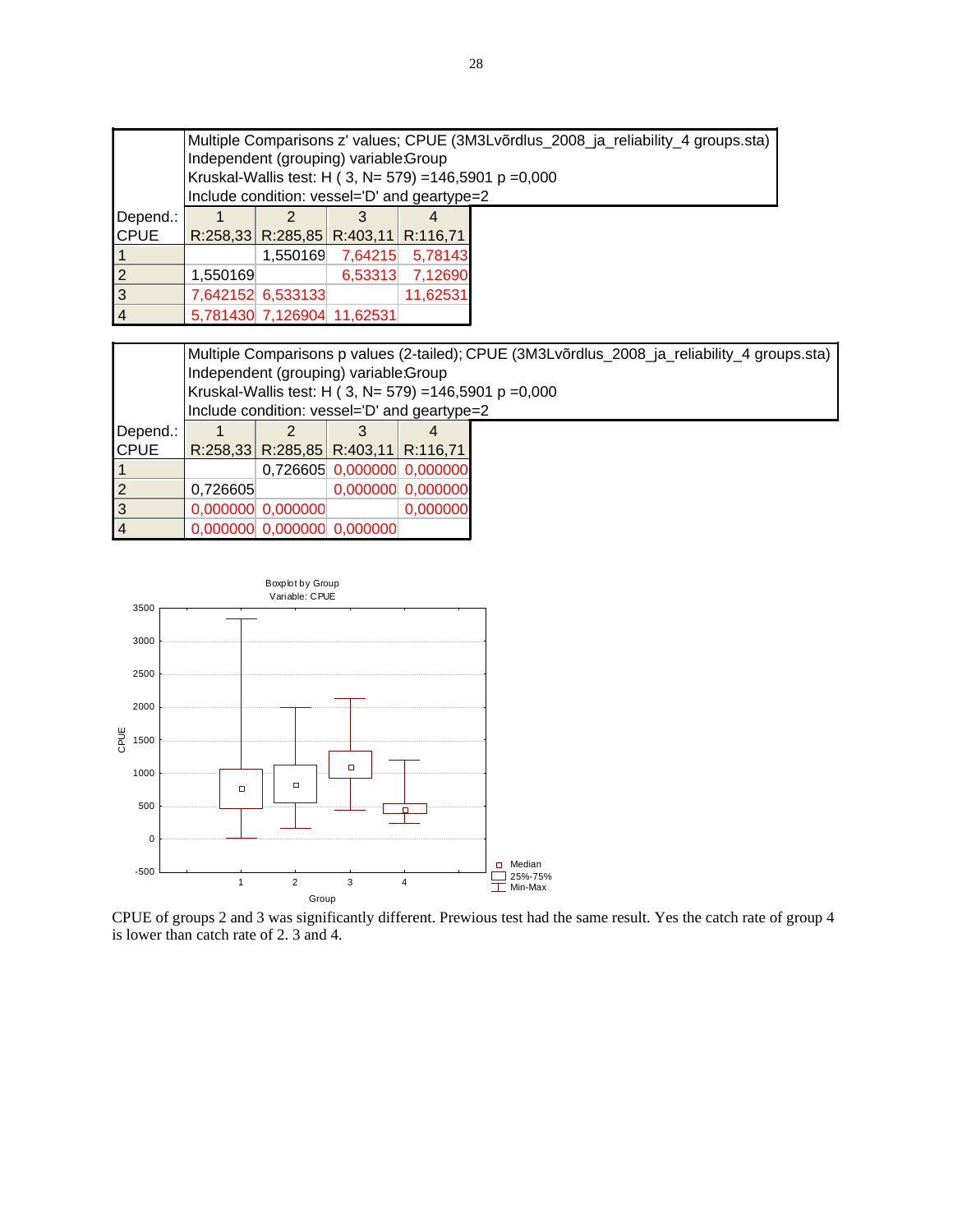|                | Multiple Comparisons z' values; CPUE (3M3Lvõrdlus_2008_ja_reliability_4 groups.sta) |                                              |                            |                            |  |  |  |  |  |  |
|----------------|-------------------------------------------------------------------------------------|----------------------------------------------|----------------------------|----------------------------|--|--|--|--|--|--|
|                | Independent (grouping) variable:Group                                               |                                              |                            |                            |  |  |  |  |  |  |
|                | Kruskal-Wallis test: H (3, N= 305) =54,21367 p =,0000                               |                                              |                            |                            |  |  |  |  |  |  |
|                |                                                                                     | Include condition: vessel='C' and geartype=2 |                            |                            |  |  |  |  |  |  |
| Depend.:       |                                                                                     |                                              |                            |                            |  |  |  |  |  |  |
| <b>CPUE</b>    |                                                                                     | R:147,91 R:139,75 R:233,08 R:108,58          |                            |                            |  |  |  |  |  |  |
|                |                                                                                     |                                              |                            | 0,673083 5,529226 2,441665 |  |  |  |  |  |  |
| $\overline{2}$ | 0.673083                                                                            |                                              |                            | 6,195054 1,975128          |  |  |  |  |  |  |
| $\overline{3}$ |                                                                                     | 5,529226 6,195054                            |                            | 6,755983                   |  |  |  |  |  |  |
| $\overline{4}$ |                                                                                     |                                              | 2,441665 1,975128 6,755983 |                            |  |  |  |  |  |  |

|                | Multiple Comparisons p values (2-tailed); CPUE (3M3Lvõrdlus_2008_ja_reliability_4 groups.sta)<br>Independent (grouping) variable: Group<br>Kruskal-Wallis test: H ( 3, N= 305) =54,21367 p =,0000<br>Include condition: vessel='C' and geartype=2 |                            |  |                                     |  |  |  |  |
|----------------|---------------------------------------------------------------------------------------------------------------------------------------------------------------------------------------------------------------------------------------------------|----------------------------|--|-------------------------------------|--|--|--|--|
| Depend.:       |                                                                                                                                                                                                                                                   |                            |  |                                     |  |  |  |  |
| <b>CPUE</b>    |                                                                                                                                                                                                                                                   |                            |  | R:147,91 R:139,75 R:233,08 R:108,58 |  |  |  |  |
|                |                                                                                                                                                                                                                                                   |                            |  | 1,000000 0,000000 0,087718          |  |  |  |  |
| $\overline{2}$ | 1,000000                                                                                                                                                                                                                                          |                            |  | 0,000000 0,289522                   |  |  |  |  |
| $\overline{3}$ |                                                                                                                                                                                                                                                   | $0,000000$ 0,000000        |  | 0,000000                            |  |  |  |  |
| <b>4</b>       |                                                                                                                                                                                                                                                   | 0,087718 0,289522 0,000000 |  |                                     |  |  |  |  |



CPUE of groups 2 and 3 was significantly different. Prewious test had the same result. In 2008 vessel used only double trawls. Yes the catch rate of group 4 is lower than catch rate of 3 but the same as 1 and 2.